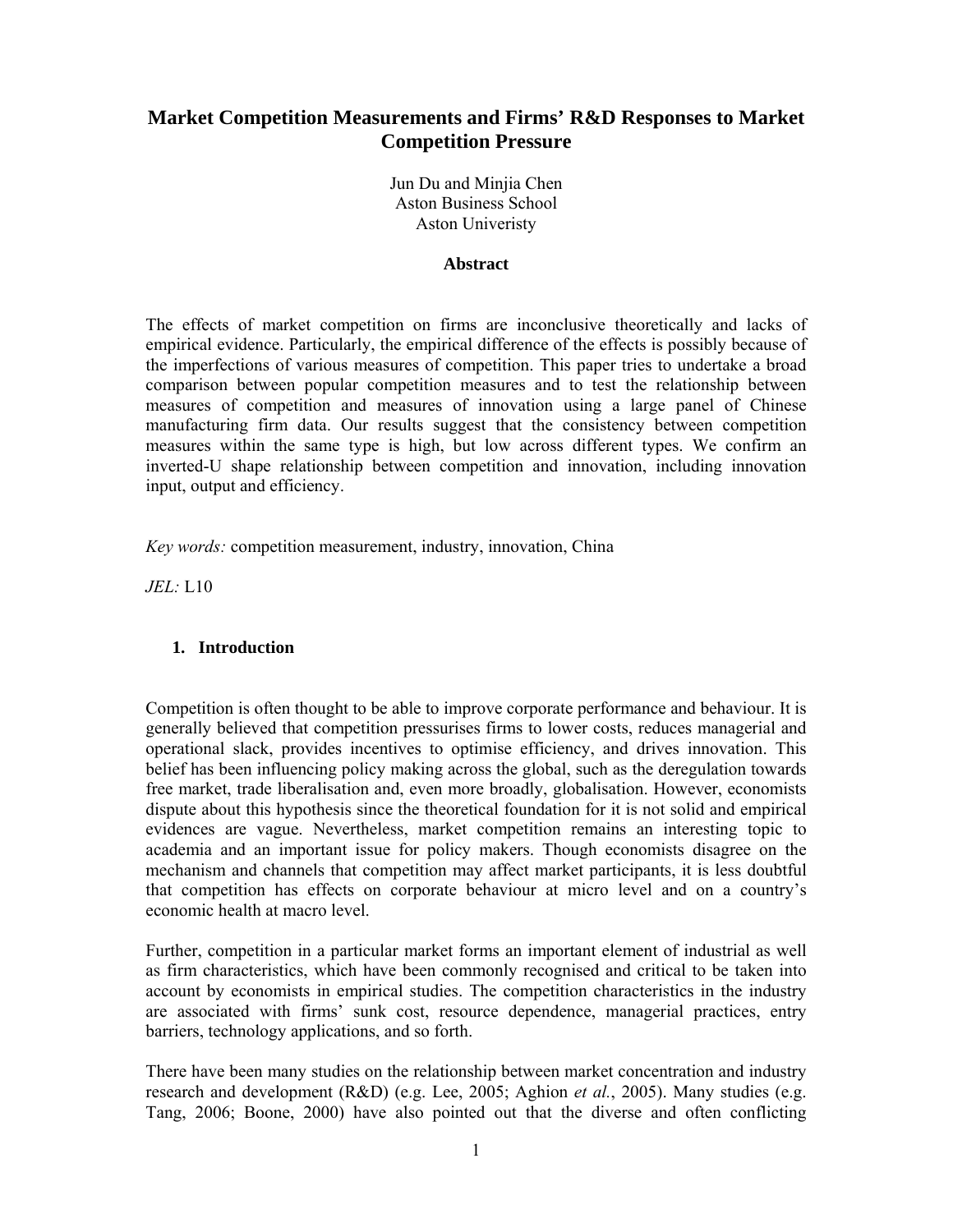relationships that are found in the literature are mostly due to differences in theoretical models, *ad hoc* empirical specifications and data limitations. Among many others, Nickell (1996) supports a positive effect of competition on innovation from a panel of UK data. Scherer and Huh (1992) find that firms' R&D reactions of US firms to high-tech import penetration vary considerably across industries with no clear behavioural pattern. We argue that even though theoretically models do not suggest a conclusive relationship between market competition and innovation, the variations in the empirical findings in the literature could be influenced by the choice of the measures of competition pressure to a large extent. Market competition is unobservable and economists can, therefore, only use measureable proxies to approximate competition based on theoretical assumptions. Consequently, empirical measures of market competition are subject to measurement errors and interpretations, which can potentially influence the effects of measured competition on firms.

The purpose of this paper is threefold. The first is to use a large Chinese firm dataset to produce popular measures of market competition in the literature, and study their usefulness and consistency with one another. We discuss and construct measures for three major groups of proxies for competition, i.e. market concentration, firms' size inequality and firms' profit margin. To our knowledge, there has not been any previous research comparing many competition measures using a single dataset. Early study by Stigler (1964) compares two closely defined measures of market concentration, namely concentration ratio and Herfindahl-Hirschman index. Especially comparisons between measures across the different groups have been little. We will contribute to the literature by filling this gap. Our paper will provide researchers with useful tools for studying competition related topics and industrial characteristics in relation to competition.

Our methodology to study the consistency between measures is to inspect the correlation between the measures and their statistical significance. Since all the empirical measures of competition have monotonic relations with assumed level of market competition, by adjusting the signs of some measure to let all the measures have negative relations with levels of competition, the correlations can tell how relatively those measures rank the marker competition between industries. Therefore, positive and statistical significant correlations mean consistence between respective measures. We find that the consistencies are relatively high when the measures are closely defined, and are low when the measures do not share the same principle of measurement. The consistencies among measures across different groups are low and even negative. Therefore, our results suggest that it is important for researchers to carefully select the competition measures for their research and to check robustness of their economic implications.

The second purpose is to apply the popular competition measures to study the relationship between competition and innovation, i.e. R&D input, output and efficiency. This relationship has been drawing large attention from both researchers and policy-makers. Most studies in the literature only focus on the effects of competition on R&D inputs, such as the ratio of R&D spending to sales. We take a step forward by also investigating the output of innovation, i.e. the ratio of new product sales to total sales, and the efficiency of innovation, i.e. the ratio of new product sales to R&D expenditure. Using these three aspects of firm innovation and a selection of market competition measures we try to contribute to the existing literature by providing a more complete picture of the impacts of competition on firm innovation. We believe that these three aspects of innovation are of high importance to policy makers.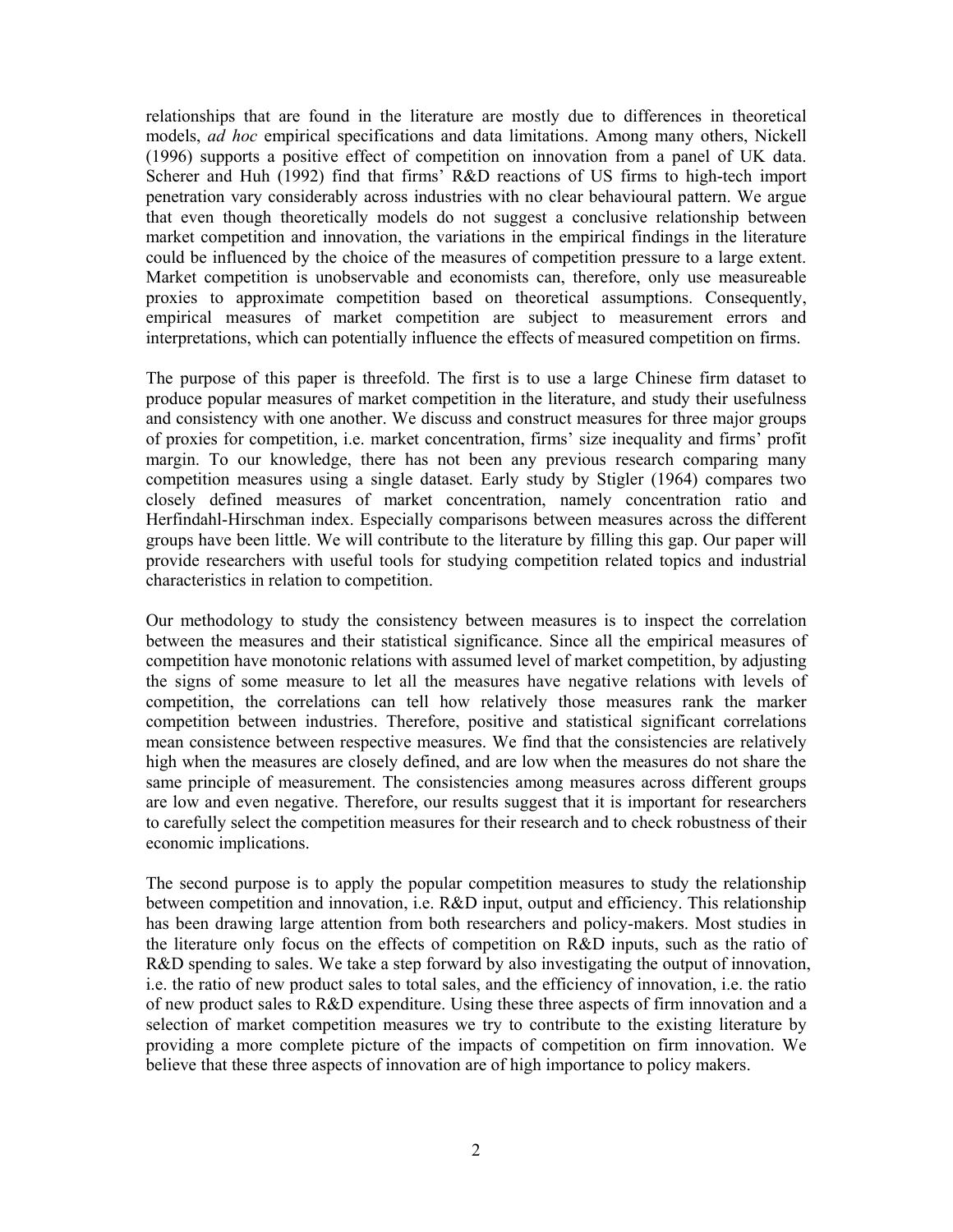The rest of the paper is organised as follows. Section 2 reviews and discusses the literature on the effects of market competition on firms. Section 3 analyses some issues with the empirical measurements of competition. Section 4 presents the popular measures of market competition in the literature and discusses their usefulness and limitations. Our data is introduced in section 5 with the correlations of the empirical measures using our data. Section 6 presents the results of the competition and innovation models. Finally, section 7 concludes.

# **2. The Effects of Competition on Firms**

Vickers (1995) argues that the concept of competition should encompass all forms of rivalry (including market trading, auctions etc.), instruments of rivalry (including price, advertising, research and development, merger and acquisition, and efforts), and objects of rivalry (such as profits, market share, corporate control, promotions, and survival). Competition is perceived to have positive effects on the efforts to improve economic efficiency through its ability to encourage firms and individuals to improve productivity and work efforts. For example, Nickell *et al.* (1992) and Nickell (1996) find in UK firms that high level of market competition is associated with high productivity growth. Vickers (1995) and Disney, Haskel, and Heden (2003) also show that competition shifts resources and output from inefficient firms towards efficient ones and forces the former to exit, and therefore increase overall efficiency. However, Green and Mayes (1991), Caves *et al.* (1992) and Schmidt (1997) document inverted U-shaped relationship between competition and efficiency, which shows that increases in competition are most beneficial to efficiency in markets where competition is low to start with. Oligopolists, on the other hand, may tend to spend too much resource on deterring rivals, which can lead directly to production inefficiency (Nickell, 1996). A number of studies demonstrate a positive link between market competition and managerial incentives and efforts (e.g. Nickell, Nicolitsas and Dryden, 1997; Schimdt, 1997; Meyer and Vickers, 1997; Bloom and Van Reenen, 2007; Karuna, 2007).

Competition may mitigate risks and volatility to some degree by improving information availability, particularly concerning technology (Nalebuff and Stiglitz, 1983). However, excessive competition may increase idiosyncratic risks and the volatility of firms' profits (Nalebuff and Stiglitz, 1983; Gaspar and Massa, 2006). Mankiw and Whinston (1986) also pointed out that excessive competition can lead to wasteful duplications and cause incumbent firms to reduce output.

A possible channel through which competition can encourage efficiency in general is that under certain reasonable conditions firms with competition pressure are more likely to invest in R&D and undertake innovative activities than monopoly firms, but Aghion *et al.* (2005) argues that competition and innovation are likely to have inverted-U relationship.

One of the famous debates in economics is the relationship between competition and innovation as inspired by Schumpeter (1934 and 1943) and Arrow (1962). The former argues that monopolies favour innovation because they face less market uncertainty and have larger and stable cash flow to fund innovation activities. On the contrary, the latter suggests that competition pressure is often the main driver of research and development and innovation. It is worth noting that Schumpeterian and Arrow's arguments need not conflict. Schumpeter refers to competition in the post innovation market while Arrow refers to competition in the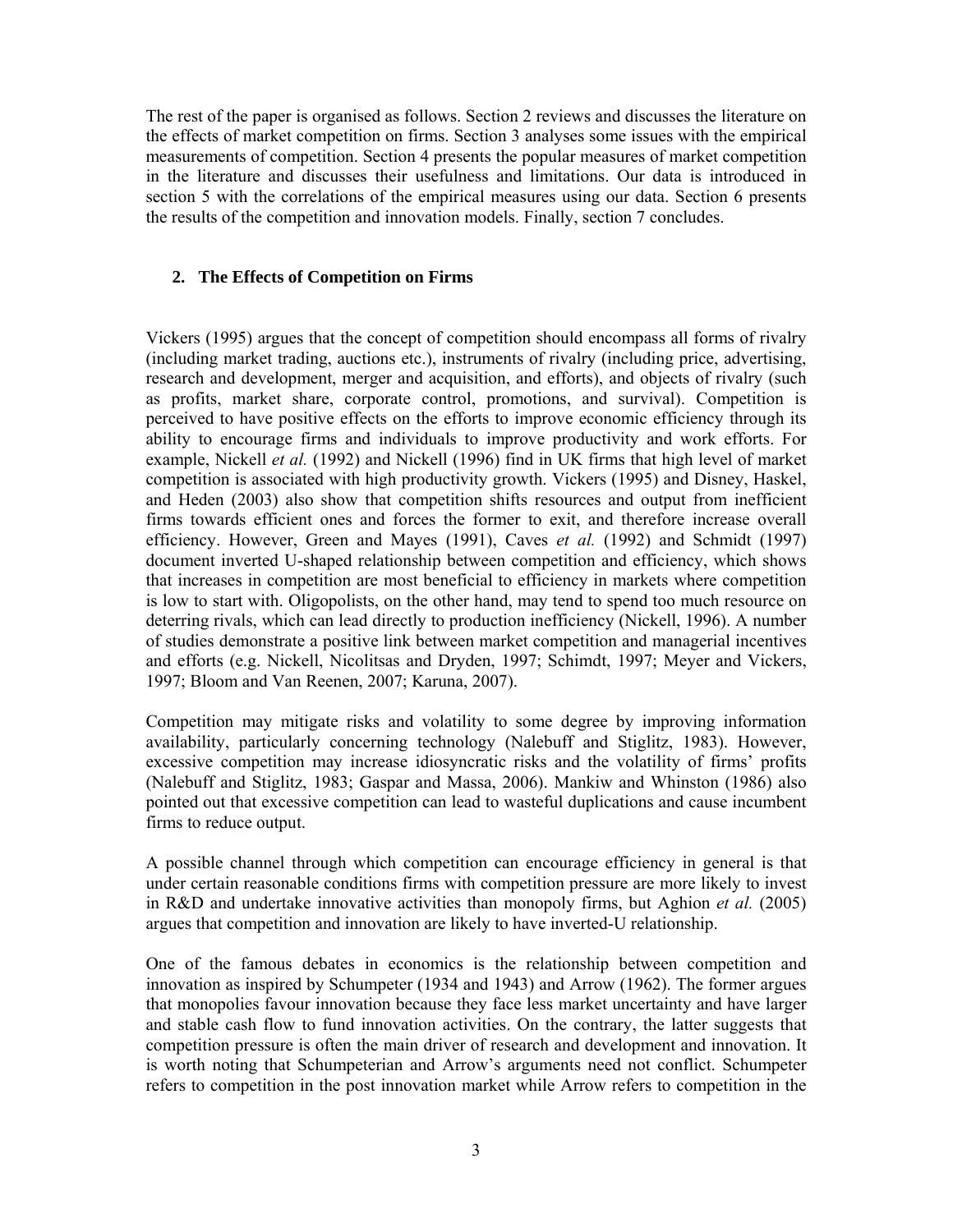pre-innovation market. Both sides of the arguments may hold depending on what exactly the relationship is of interest.

Many empirical findings of the existing studies on the effects of various forms of market competition on firm R&D and innovation behaviour are diverse and often conflicting. On the one hand Schumpeterian theories of industrial organisation typically predict that innovation increases as competition increases. For example, Dixit and Stiglitz (1977) models that more intense product market competition, as increases in the substitutability between differentiated products, reduces post-entry rents, and therefore, reduces the equilibrium number of entrants. Consequently, increased product market competition discourages innovation (by reducing post-entry rents). This view is shared by existing endogenous growth model (e.g. Romer, 1990), where an increase in product market competition has a negative effect on productivity growth by reducing the monopoly rents that reward new innovation. Using a long panel of UK data and controlling technological opportunities Geroski (1990) finds evidence that concentration and other measures of monopoly power reduces innovation, and, hence, productivity growth. Both Nickell (1996) and Blundell, Griffith and Van Reenen (1999) find a positive linear effect of competition on innovation on UK firms. Nickell (1996) also argues that in the empirical studies which analysing the relationship between market structure and R&D intensity it is important to control for technological opportunities, which differ substantially across industries and tend to be correlated with market concentration. Such technological opportunities are likely to be fixed effects.

Blundell, Griffith and Van Reenen (1995) find that in their UK listed firm sample the market dominant firms tend to innovate more. However, they also find counteracting results that industry concentration dampens innovative activity. Further, to the extent that growing dominance increases industrial concentration the level of aggregate innovation tends to fall. Their results could suggest that different perspectives of competition can indicate different relationships between competition and innovation. This also gives us some motivation to investigate the role of different empirical measures of competition in the relationship.

Aghion *et al.* (2005) allow for a non-monotonicity and develop an inverted-U relationship between competition and innovation. It can be based on the combination of agency models (Hart, 1983) and Schumpeterian models. They develop a model where competition discourages laggard firms from innovating but encourages incumbent firms operating at similar technological levels to innovate. Their predicted inverted-U shape relationship is supported by their UK panel data.

Some other authors also find that the relationship between competition and innovation is not simply linear, but differentiated across firms and subject to certain conditions. Aghion *et al.* (2009) find in a rich panel of US data that the threat of technologically advanced entry spurs innovation incentives in sectors close to the technology frontier, where successful innovation allows incumbents to survive the threat, but discourages innovation in technologically laggard sectors where the threat of entry reduces incumbents' expected rents from innovation. Lee (2009) develops a model that predicts that a firm' incentives to invest in R&D depends primarily on its level of technological competence, i.e. firms with high levels of technological competence are more likely to increase R&D when facing intensifying market competition pressure, whereas firms with low technological competence tent to reduce R&D. Their model is confirmed by a cross section firm level survey data from a number of countries. They also find that such effects are more evident in high-income countries than in low-income countries. Hahn (2010) develops a model to show that the effects of competition on firms' innovation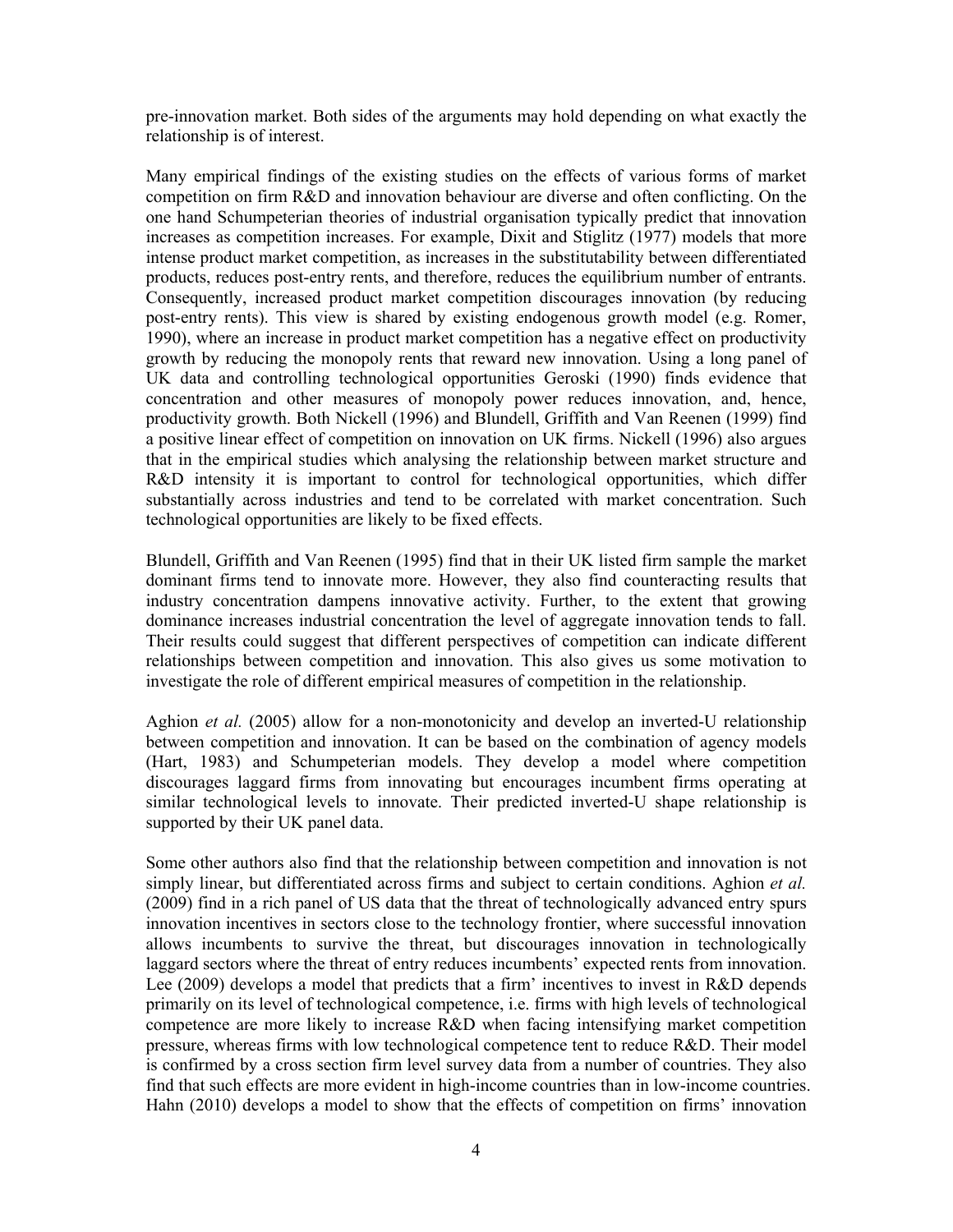depend on the switching cost. When the switching cost is low, a competing firm is very likely to innovate while a monopoly firm is not. However, if the switching cost is considerably big, competing firms will be very reluctant to innovate while a monopoly firm will still have incentive to innovate.

Therefore, it seems that there are no conclusive theoretical predictions and empirical evidences on the relationship between market competition and innovation, or broadly the effects of competition on firms in the literature. In this paper, we attempt to explore the empirical relationship between competition and innovation from a new viewpoint by investigating how various empirical measures of competition may affect the estimated relationship. To our knowledge, there has no existing study considered this new angle.

# **3. Issues with Empirical Measures of Competition**

Empirical modelling of market competition structure encounters the difficulty of data unavailability on the key variables in the competitive market theory. Firms' sales price and quantity for products and information on product differentiation may have high variation and often are not likely to be available to economists. Because it is often not clear how best to measure many variables suggested by theory or practically not possible to obtain the data, the most interesting empirical relations are those that are robust to plausible variations in measurement methods as well as to variations in specification.

Empirical economists have developed methods to approximate market competition and its impacts on firms. These proxies are based on the theories industrial organisation. Instead of directly modelling the demand and supply situations in the market conditional on firms' ability of influencing market price, these proxies try to measure the observable market structure as consequences of competitions. The rationale behind this method might be that firms competing in the product market are seeking to maximise profits possibly by maximising sales. Therefore, economists attempt to measure the product market share of sales of firms and firms' profit margins, as they are closely related to the consequences of competition.

Researchers have developed two main streams of proxies to measure the market competition, related to the two aspects of observable firm characteristics, namely, market concentration and profit margin. A highly concentrated market is regarded as having low level of competition. By using market concentration to measure competition researchers implicitly assume that market structure is exogenous, i.e. prices decline as concentration falls. However, Raith (2003) argues that when market structure is considered as endogenous, the relationship between concentration and competition is ambiguous. Similarly, a market in which firms earn a large profit margin is assumed not to have high competition. The economic intuition behind it is that the closer to perfect competition an industry is, the more precise price approximates marginal cost, and the closer to zero profit is. Another less popular group of measures is firms' size inequality. Besides having similar measurement problems mentioned above they actually measure firm size distribution in an industry.

Further, besides the fact that these two types of measures using observable information for competition are only imperfect and indirect proxies, they suffer from a further weakness. Taking into account of product differentiation in reality it is difficult for economists to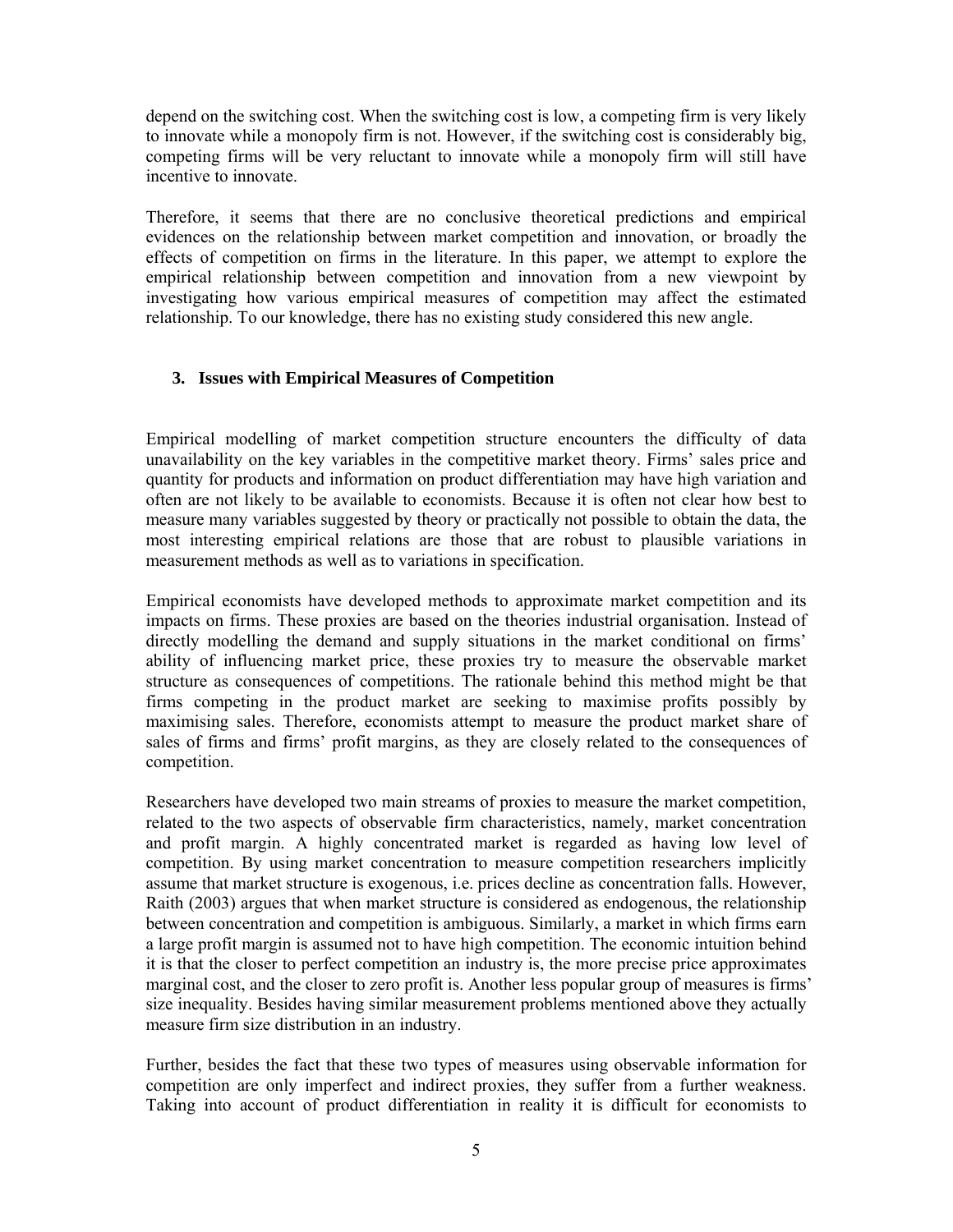precisely define a product market, again, mainly due to the limitation of available information and practical complexities. Thus economists usually use official industry classifications to roughly define the market. Such process certainly aggregates over a possibly wide range of product markets, and may misunderstand the competition harshness among firms. Official data construction and definitions vary across countries and over time, which adds more intricacies for researches involving comparison. Karuna (2007) shows some evidence of the ambiguous relation between concentration measures and managerial incentives and cautions researchers against using concentration measures as the sole proxy for market competition.

Also industry-specific measures calculate one figure for each industry. By using such measures one implicitly assumes that all the firms in a particular industry have the same competition pressure. However, given the evident heterogeneity across firms, it is not likely to be the case. Such measure should potentially aggregate over heterogeneous firms and overlook the real competition pressure for individual firms.

Moreover, aggregation at even narrowly defined industry level may neglect the characteristics associated with some geographically-fragmented markets in a single industry. This might be especially the case in some large countries in terms of geographical area. Levels of competition can be greatly different within the same product market across different geographical areas. For example, it is often the case that utility supply companies are the local monopolies though the utility industry in the country may have quite a number of similarly-sized firms. To address this problem, some scholars design questionnaire surveys to ask the firm managers directly how many competitors that they think that they have. This will help to identify the local monopolies as long as the survey answers are credible.

Besides these obvious intrinsic measurement errors in proxies for market competition, Schmalensee (1989) calls attention to another point that might mislead the interpretation of competition, and stresses the importance of using robustness checks. Market competition theory has essential implications on the stability of equilibrium. Schmalensee (1989) points out that if departures from long-term equilibrium are correlated with the independent variables in empirical models, a biased relation among long-run equilibria might show. Such correlations are often plausible. For instance, capital intensive industries tend to be concentrated and to have cyclically sensitive profitability. If researchers are interested in the relationship between competition and profitability, firms' capital intensity may cause biases to the observed relationship. Major technological innovations are also likely to disturb equilibrium in an industry. Schmalensee (1989) suggests that this makes it desirable to control for departure from equilibrium particularly in cross-section studies, to check for robustness and to employ long time period panel data.

Therefore, it should be prudent to always apply a number of alternative measures in the empirical studies to verify the robustness. It may also suggest that different measures of competition could indicate different picture of market competition. We use a large dataset from Chinese firms to apply these measures. The reason to choose Chinese data for this study is that the majority of the existing studies related to market structure are on industrialised countries, especially the US and UK. The phenomenal globalisation process has drawn the attention of academia, the business circle and governments to many developing countries such as China. It will be of substantial interests to study the market structure and related features of these economies. In addition, data from developed countries is commonly known to have better quality than data from developing countries. It might be also important to see how well the competition measures in the literature can be applicable and useful using data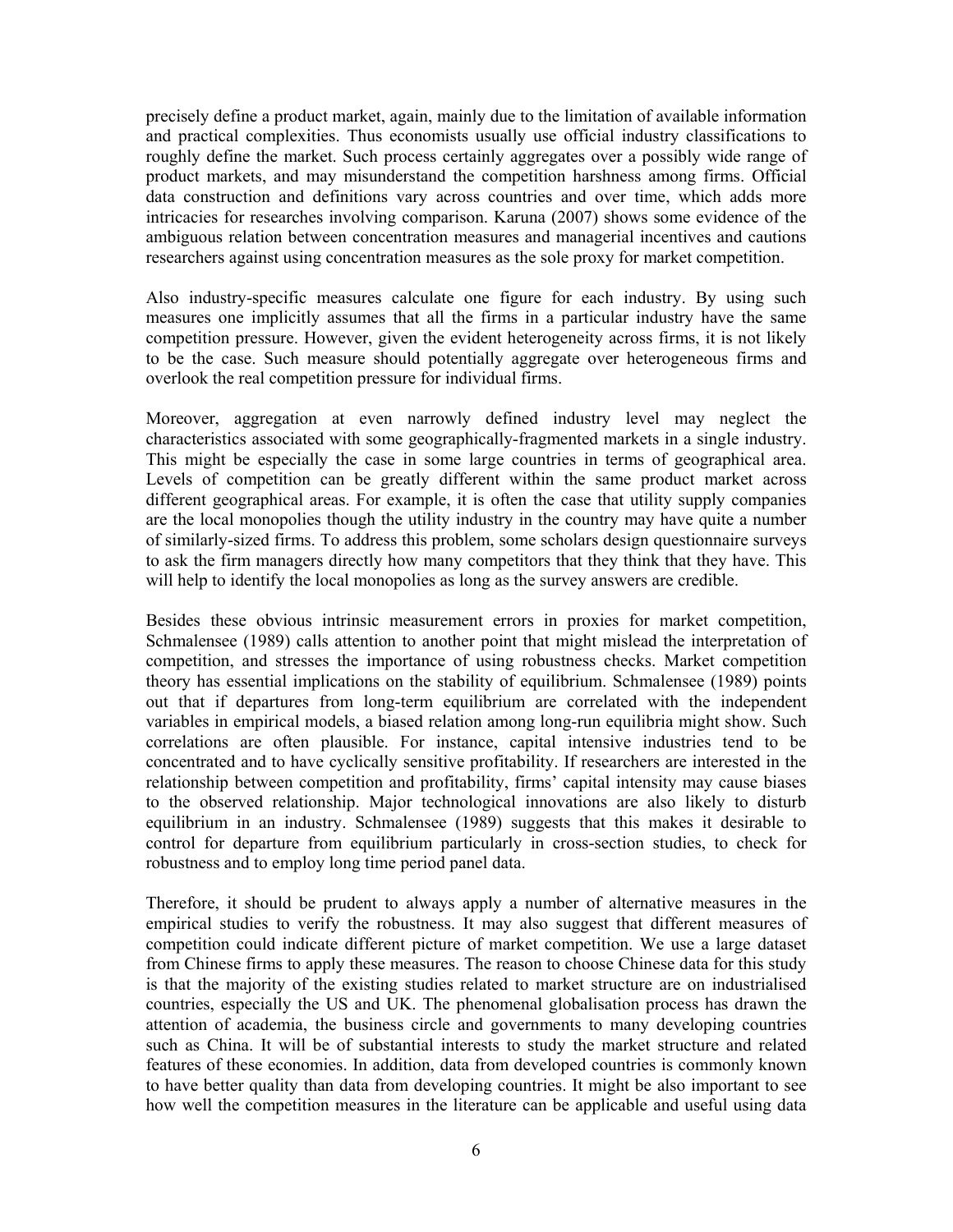with more limitations. Also China is a large country in terms of domestic market size and geographical area, and has high degree of openness in terms of international trade. It has a relatively comprehensive industrial structure in the sense that its industrial sector produces almost all the common types of products. Hence, using Chinese data will allow us to go into detailed industrial categorisations that may not be possible in data from some other developing countries, and to make sharper tests on related issues.

# **4. Empirical Measures of Competitive Industries**

Despite the imperfections of the empirical measures of market competition, researchers have to rely on these measures to look into important economic issues connected to market structure. Some popular indicators of market competition are summarised below, followed by some discussions of the pros and cons of them.

1) Number of firms

A straightforward but naïve way to look at competition level is to count the number of competitors in an industry. The obvious advantage is that the firm number information is often available. This method, however, simply ignores the firm heterogeneity in size. It may only be useful when the number of firms in an industry is small. Nonetheless, more or less firms in an industry, regardless of the size distribution of these firms, may still to some extent make some difference to the participants in the industry.

- 4.1 Measures of Market Concentration
	- 1) Market share

Market share is usually calculated as the share of a firm's sale in the total sales of an industry. Like number of firms market share is an easy measure to obtain but its role is actually unclear. First of all, market share may depend on other factors that are difficult to control, such as potential competition. If there is threat of entry or expansion by existing competitors, firms may spend much effort to deter potential entrants and maintain their market share. In such case firms may face high competition pressure, but their market share may appear unchanged. Secondly, if the denominator of the market share measure is an aggregate level industry sales, such as a 3-digit industry by the standard industrial classification (SIC) classification, then it might be far from representing a correct market. Therefore, such a market share measure may have little value as a cross-section measure of market power. However, Nickell (1996) suggests that if market share is used as a time-series measure of market power, the inaccuracy problems mentioned above would be less serious. This is because the unobservable and uncontrollable factors that may also influence market share are likely to be relatively constant over time, which implies that one might expect to observe some correlation between changes in the measure of market share and changes in a true measure of market power. Thus, Nickell (1996) proposes to use lagged changes of market share as an inverse measure of competition, i.e. *∆si,t-k*, where *s* is the share of firm *i* in the industry's total sales, assets or employment, *t* is time period,  $k = 1, 2, 3...$ 

2) Concentration ratio (CR)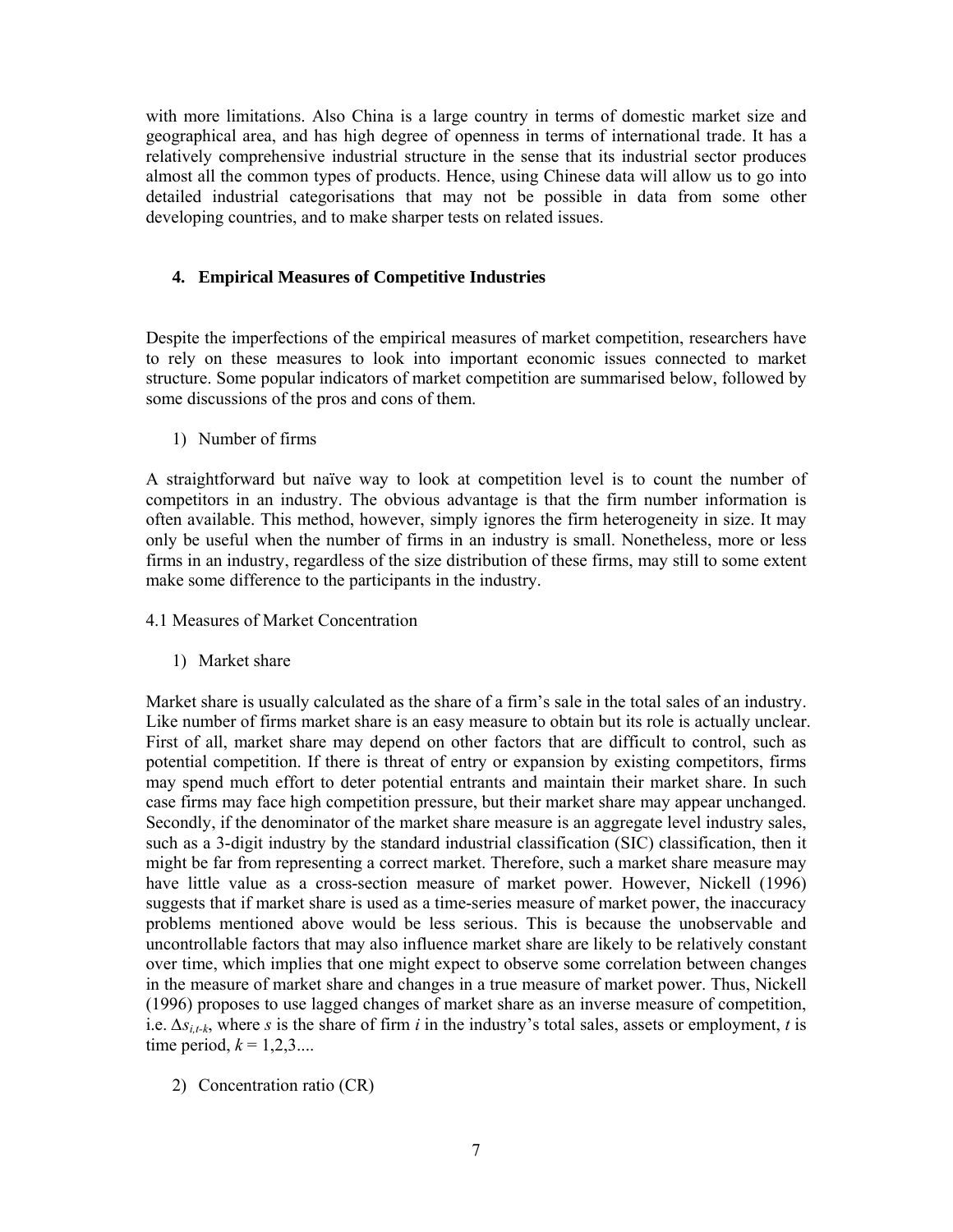$CR = \sum_{i=1}^{n}$  $\sum_{i=1}^{\infty}$ <sup>3</sup><sub>i</sub> *s*  $\sum_{i=1} s_i$ , where  $s_i$  is the share of the *i*<sup>th</sup> largest firm in the total industry sales, assets or employment and *n* is the *n* largest firms in the industry. *n* is often 3, 4, 5 or 8 in the literature (see surveys by Lipczynski, Wilson, and Goddard, 2005; and Schmalensee,  $1989$ <sup>1</sup>. The higher CR the more concentrated a market possibly is. However, this measure does not take into account the size distribution within these top *n* firms and the size distribution of the firms outside the *n* firms. Therefore, CR may only provide a very rough idea of the competition level.

3) Herfindahl-Hirschman index (HHI)

 $HHI = \sum s_i^2$ 1 *N*  $\sum_{i=1}^{\infty}$ <sup>3</sup><sub>*i*</sub> *s*  $\sum_{i=1}^{n} s_i^2$ , where  $s_i$  is the market share of firm *i* and *N* is the total number of firms in the industry. max(HHI) = 1 when there is a single monopoly producer. min(HHI) =  $1/N$  when the

industry consists of *N* equal-sized firms. HHI depicts the market concentration better than the concentration ratio but also requires much more data than CR. Stigler (1964) finds that the HHI outperforms the 4-firm concentration ratio using US data in 1953-1957.

4) Hannah and Kay index:

 $HK(\alpha) = \sum_{i=1}^{N}$  $\sum_{i=1}^{3}$ <sup>3</sup>  $s_i^{\alpha}$  $\sum_{i=1} s_i^{\alpha}$ , where  $\alpha$  is a parameter to be selected.  $\alpha > 0$  and  $\alpha \neq 1$ .  $s_i$  is the market share of firm *i* and *N* is the total number of firms in the industry.  $HK(\alpha)$  index is a weighted market share using market share itself as the weight and is a generalisation of the HHI index. The weight can be defined as  $w_i = s_i^{\alpha-1}$ . Therefore HK( $\alpha$ ) =  $\sum w_i s_i = \sum s_i^{\alpha-1}$  $i=1$   $i=1$ *NN N*  $\sum_{i=1}^{W_i} \sum_{j=1}^{W_i} \sum_{j=1}^{W_i} \sum_{j=1}^{W_i} \sum_{j=1}^{W_i} \sum_{j=1}^{W_i} \sum_{j=1}^{W_i} \sum_{j=1}^{W_i} \sum_{j=1}^{W_i} \sum_{j=1}^{W_i} \sum_{j=1}^{W_i} \sum_{j=1}^{W_i} \sum_{j=1}^{W_i} \sum_{j=1}^{W_i} \sum_{j=1}^{W_i} \sum_{j=1}^{W_i} \sum_{j=1}^{W_i} \sum_{j=1}^{W_i} \sum_{j=1}^{W_i} \sum_{j=1}^{W_i}$  $w_i s_i = \sum s_i^{\alpha - 1} s_i = \sum s_i^{\alpha}$  $\sum_{i=1}^{n} w_i s_i = \sum_{i=1}^{n} s_i^{\alpha-1} s_i = \sum_{i=1}^{n} s_i^{\alpha}$ . If  $\alpha = 2$ , HK(2) = HHI. If  $\alpha$  < 2, HK( $\alpha$ ) attaches relatively more weight to smaller firms and relatively less weight to larger firms, and conversely if  $\alpha > 2$ . The high HK the lower the competition level is<sup>2</sup>.

An advantage of HHI and  $HK(\alpha)$  indices is that even if in practice individual data of firm size is not available for the smaller firms, a reasonable approximation of HHI or  $HK(\alpha)$  can be obtained using data on the larger firms only (Lipczynski, Wilson, and Goddard, 2005).

However, the various measures of market concentration as proxies for competition level in an industry may have overemphasised the role of concentration, since other dimensions of market competition structure such as entry barrier and product differentiation are overlooked probably due to the difficulty to quantify in empirical research. The usefulness of these measures is also directly dependent on a proper definition of a particular market, which hinges primarily on the notion of substitutability.

Earlier studies as surveyed by Schmalensee (1989) find mixed results of the relationship between market concentration and firm profitability using US and west European countries data. Schmalensee (1989) also notices that most of the studies have not detected sharp differences among the frequently discussed and highly correlated market concentration ratios.

 $\frac{1}{1}$  In our empirical measures presented in section 6, we choose n = 4.

<sup>&</sup>lt;sup>2</sup> In our empirical measures presented in section 6, we choose  $\alpha = 1.5$ .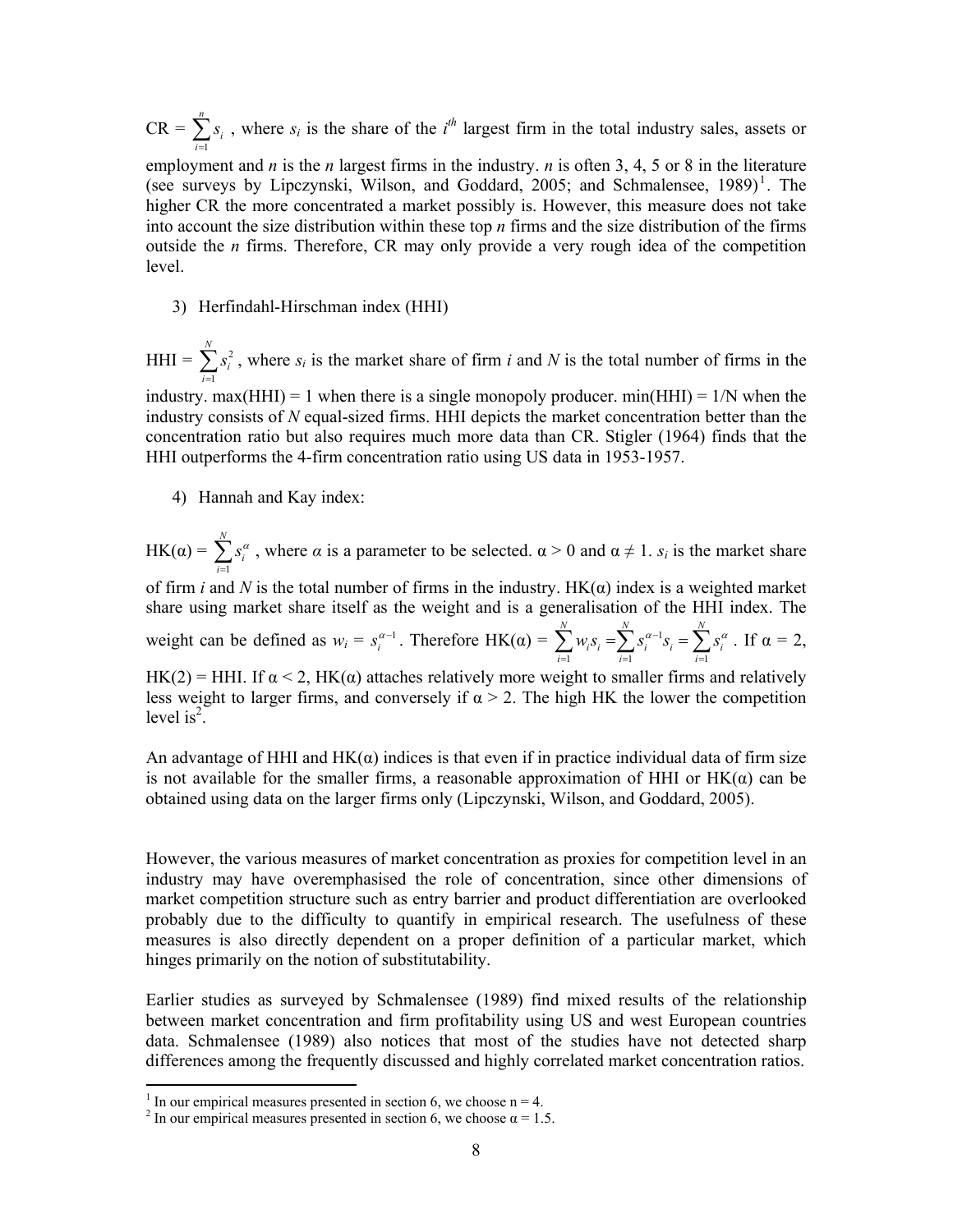#### 4.2 Measures of size inequality

Most market concentration measures in the previous section do not take the size distribution in an industry into account. The general assumption is that the higher firm size inequality in an industry, the more likely that the competition level is low in the industry. However, these measures are most precisely interpreted as measures of inequality in firm size distribution, as their best known application in household income. They are relatively less popular in the literature with only a handful of studies using them (such as Hannan, 1997; Barla, 2000; de Guevara, *et al.*, 2007; Fedderke, and Szalontai, 2009).

1) Coefficient of variation

 $\text{COV} = \sqrt{(-\sum (x_i - \overline{x})^2)}$ 1  $\left[ \frac{1}{2} \sum_{i=1}^{n} (x_i - \overline{x})^2 \right]$  $\sum_{i=1}$ <sup>( $\lambda_i$ </sup>  $(x_i - \overline{x})^2$   $\frac{1}{x}$  $\frac{1}{n} \sum_{i=1}^{n} (x_i - \overline{x})^2 / (\overline{x})$ , where  $x_i$  is measures of firm *i*'s size,  $\overline{x}$  is the mean of *x*, and *n* is

the number of firms in the industry. The expression in [·] is the variance of firm size in an industry with *n* firms. COV scales the variance by the size mean which avoids the problem of mean-dependence.

2) Gini coefficient

Gini =  $\left\{ \left[ \sum_{n=1}^{N} \sum_{i=1}^{n} x_i \right] / \left[ 0.5(N+1) \sum_{i=1}^{N} x_i \right] \right\} - 1$  $\sum_{n=1}^{\infty} \sum_{i=1}^{\infty} \frac{\lambda_i}{n!} \Gamma^{(0,3)}(N+1) \sum_{i=1}^{\infty} \frac{\lambda_i}{n!}$  $x_i$ ]/[0.5(N + 1) $\sum x_i$  $\sum_{n=1}^{\infty} \sum_{i=1}^{\infty} x_i \cdot [0.5(N+1)] \cdot \sum_{i=1}^{\infty} x_i] - 1$ , where  $x_i$  is measures of the size of firm *i*, *n* is the largest *n* firms and *N* is the total number of firms in the industry  $3$ .

3) Relative mean deviation

 $RMD = \frac{1}{2\overline{x}n} \sum_{i=1}^{n} |x_i - \overline{x}|$  $\sum_{i=1}^{\infty}$ <sup>1</sup>  $x_i - \overline{x}$  $\frac{1}{\overline{x}}\sum_{i=1}^{\infty} |x_i - \overline{x}|$ , where  $x_i$  is measures of firm *i*'s size,  $\overline{x}$  is the mean of *x*, and *n* is

number of firms in the industry. RMD shows the extent to which individual firm size in an industry of size *n* differ from the mean. It suggests the inequality between those above the mean and those below the mean. However, it is insensitive to reflect the inequality between firm size on the same side of the mean.

4) Generalised entropy measures

$$
GE^{\alpha} = \frac{1}{\alpha^2 - \alpha} \sum_{i=1}^{n} [(x_i / \overline{x})^{\alpha} - 1],
$$
 where  $\alpha \in (-\infty, +\infty)$  and is a parameter that capture the

distributional sensitivity. For a large and positive  $\alpha$  the GE is sensitive to changes in the distribution that affect the upper tail; for a negative  $\alpha$  GE is sensitive to changes in the distribution that affect the lower tail. Depending on the choice of parameter  $\alpha$ , popular  $GE^{\alpha}$  is also referred to as Entropy Index ( $\alpha$  = -1), Mean Log Deviation (MLD) ( $\alpha$  = 0), Theil Index  $(\alpha = 1)$  and Half  $(\alpha = 2)$ .

5) Entropy coefficient

 $\frac{3}{3}$  In our empirical measures presented in section 6, we choose n = 4.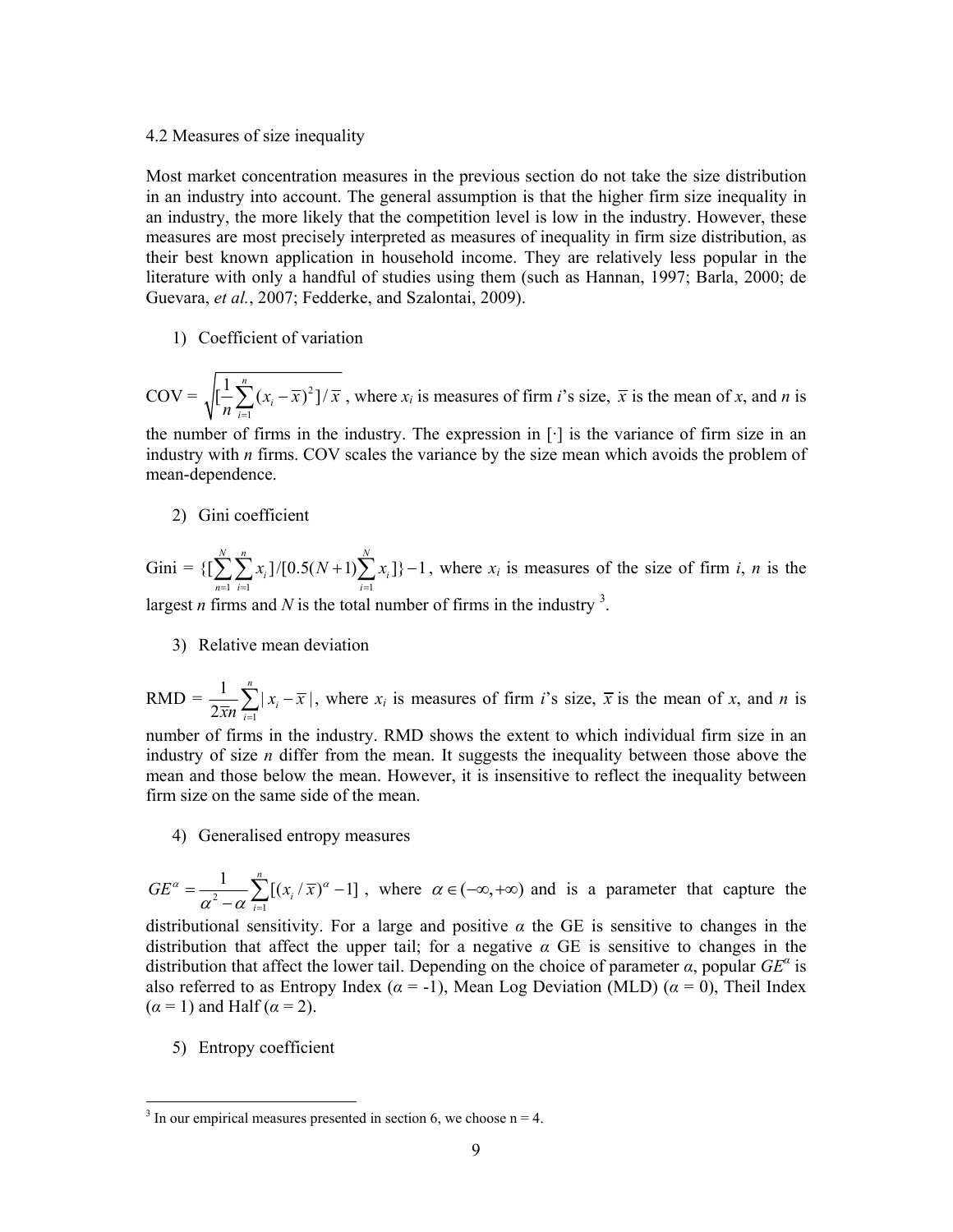1  $\sum_{i=1}^{N} s_i \ln(1/s_i)$  $\sum_{i=1}^{\infty} a_i$  iii(17  $a_i$  $E = \sum s_i \ln(1/s)$  $=\sum_{i=1} s_i \ln(1/s_i)$  is another weighted sum concentration measure. The weights  $\ln(1/s_i)$  are inversely related to firms' market shares. E is small for a highly concentrated industry and large for an industry with low concentration.  $min(E) = 0$  when the only monopoly producer has 100 per cent of market share, and max(E) =  $ln(N)$  for an industry comprising N equalsized firms. However, to make it straightforward to compare concentration of industry with different sizes a relative entropy coefficient, which does not depend on the number of firms, is more convenient. RE =  $E / \ln(N) = [1 / \ln(N)] \sum_{i=1}^{N} s_i \ln(1 / s_i)$  $\sum_{i=1}^{3} a_i$  **i**<sup>(173</sup>)<sup>*i*</sup>  $E/\ln(N) = [1/\ln(N)] \sum s_i \ln(1/s)$  $=[1/\ln(N)]\sum_{i=1}^{N} s_i \ln(1/s_i)$ . Therefore, min(RE) = 0 for a

monopoly and max $(RE) = 1$  for N firms with equal share in an industry.

6) Variance of the logarithms of firm size

$$
VL = \frac{1}{N} \sum_{i=1}^{N} [\ln(x_i) - \overline{x}]^2
$$
, where  $\overline{x} = \frac{1}{N} \sum_{i=1}^{N} \ln(x_i)$  and  $x_i$  is measures of the size of firm *i*.

#### 4.3 Measures of Profit Margins

This group of measures try to capture firms' or industries' profit margin, which is expected to have a negative relationship with competition. Researchers have proposed a number of ways to calculate it. These measures are relatively the most sophisticated. They can measure not only industry level competition, but also the competition individual firms may face. Therefore, they can be useful when firm heterogeneity is considered.

1) Monopoly rent = 
$$
\frac{1}{N} \sum_{n=1}^{N} [ (profit_i - capital cost_i)/value added_i ] (Nickell, 1996)
$$

where profit = profit before  $\text{tax}_i$  + depreciation<sub>i</sub> + interest payment<sub>i</sub>; capital cost = capital cost<sub>i</sub>  $\times$  capital stock<sub>*i*</sub>. The capital stock<sub>*i*</sub> is the replacement cost of capital stock at current price. capital cost<sub>i</sub> =  $r + \delta + \lambda \rho$ , where *r* is real interest rate,  $\delta$  is the rate of depreciation assumed to be constant at 0.04 by Nickell (1996),  $\rho$  is the risk premium and  $\lambda$  is a weight ( $0 \le \lambda \le 1$ ). *r* is the annual real gross redemption yield on 2 percent Treasury index linked securities.  $\rho$  is firm's average stock market return over the sample period less the average short-term interest rate over the same period. Note that this measure implies a negative relationship between rents and stock market returns. If firms with market power have higher returns, it will generate a negative correlation between rents and market power. Therefore, to apply this measure, the underlying stock market must be an efficient market to ensure that firms with market power do not have higher returns, on average at least.

This measure has to rely on stock market information, which limits the research on listed firms only.

2) Lerner index

Lerner index is originally proposed by Lerner (1934) to measure market power. It has advantages over indicators of market concentration, since it does not rely on a strict definition of product market. However, in practice it is difficult to gather the necessary information on prices and marginal costs to calculate this original Lerner index. In empirical studies,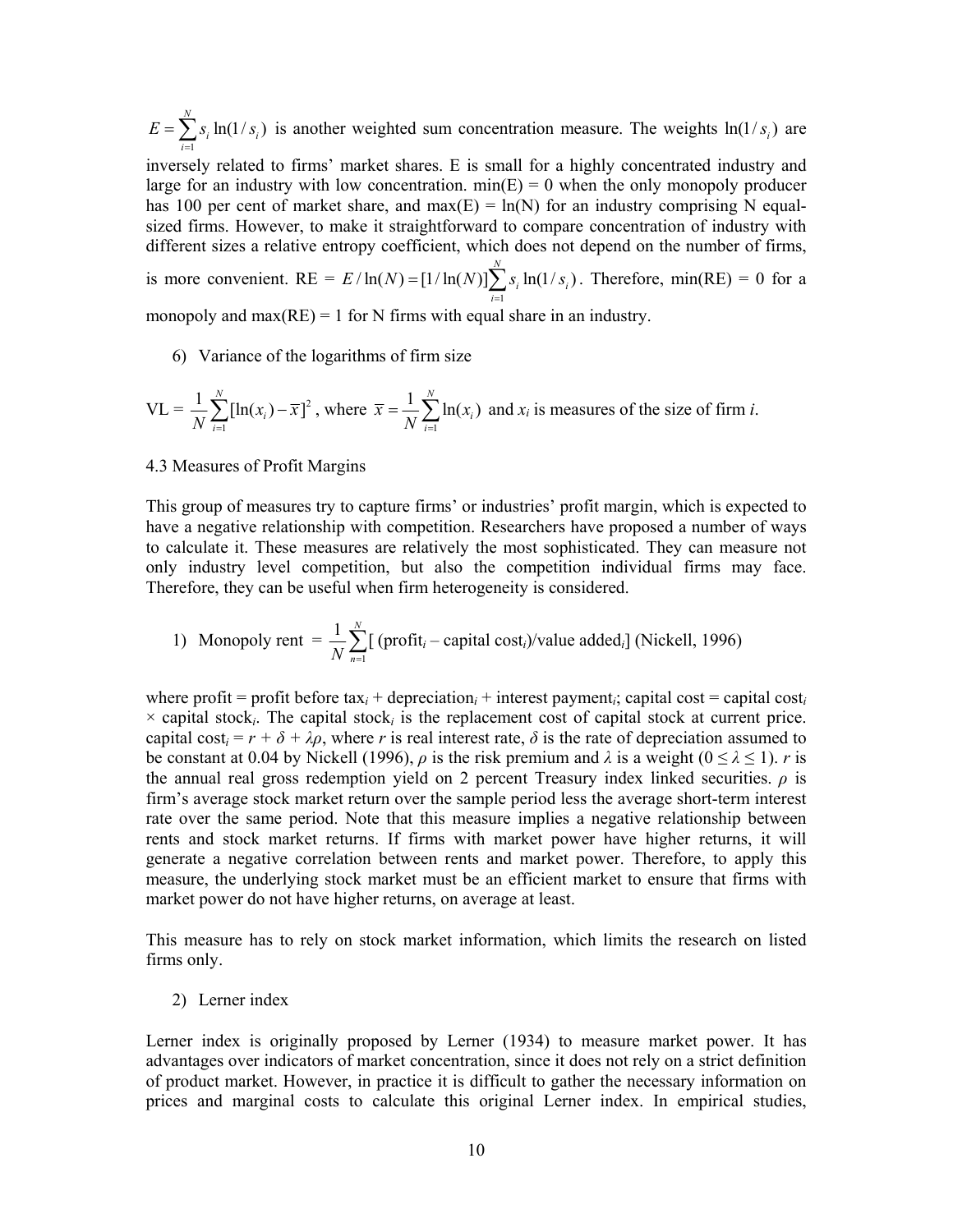researchers have modified and developed the Lerner index to be more applicable. Bloom and Van Reenen (2007) apply the Lerner index as

$$
L = \frac{1}{N_j - 1} \sum_{\substack{k=1 \ldots i-1, i+1, \ldots \\ k \in j}}^{N} (1 - \frac{profit_k}{sales_k})
$$
, where *N* is the number of firms in industry *j*.<sup>4</sup>

This Lerner index measures the mean of firms' (·) within each industry except firm *i*'s own. Similarly, Aghion *et al.* (2005) also measure this price-cost margin by

$$
c_{ji} = 1 - \frac{1}{N_{ji}} \sum_{i \in j} L_{ii}
$$
, where L = (operating profit – depreciation – provisions – estimated

financial cost of capital) / sales, and  $N_{jt}$  is the number of firms in industry *j* in year  $t^5$ .

Aghion *et al.* (2005) assume that the financial cost of capital is a fixed proportion (0.085) of the capital stock, which is measured using the perpetual inventory method. They also alternatively exclude the financial cost from the Lerner measure since it is relatively small and stable over time, and find robust results. A value of 1 of  $c_{it}$  indicates perfect competition while values below 1 suggest some degree of market power.

Gaspar and Massa (2006) refers to the Lerner index as price-cost margin (PCM) and applies the following three measures

 $PCM_i$  = operating profits<sub>*i*</sub> (before depreciation, interest, special items and taxes) / (sales<sub>*i*</sub> – cost of goods sold*i* – selling, general and administrative expenses*i*),

$$
excessPCM_i = PCM_i - \frac{1}{N} \sum_{i=1}^{N} PCM_i ,
$$

-

and industry value-weighted  $excessPCM_i = PCM_i - \sum_{i=1}^{N} (PCM_i \times value_i / \sum_{i=1}^{N} value_i)$  $\sum_{i=1}^i$   $\sum_{i=1}^i$   $\sum_{i=1}^i$   $\sum_{i=1}^i$   $\sum_{i=1}^i$   $\sum_{i=1}^i$   $\sum_{i=1}^i$   $\sum_{i=1}^i$  $excessPCM_i = PCM_i - \sum (PCM_i \times value_i / \sum value_i)$  $= PCM_i - \sum_{i=1} (PCM_i \times value_i / \sum_{i=1} value_i)$ . *N* is the total number of firms in the industry. The higher firms' profit to sales ratio relative the industry average is the more market power the firms may have.

3) Product substitutability<sub>*j*</sub> = industry sales<sub>*i*</sub> / industry operating cost<sub>*i*</sub> (Karuna, 2007)<sup>6</sup>

Depending on the available data structure, operating cost, for example, can be computed as the sum of cost of goods sold, selling, general and administrative expense, and depreciation, depletion and amortisation. Or it may be the sum of the cost of materials and production workers' wage. This is also a measure of price-cost margin. Price elasticity of demand has a positive relationship with the extent of product substitutability. Low (high) levels of pricecost margin signify high (low) levels of substitutability, and thus high (low) levels of competition. This measure is much simpler than those above.

<sup>&</sup>lt;sup>4</sup> In our empirical measures presented in section 6, we define profit<sub>k</sub> = firms' total profit.

<sup>&</sup>lt;sup>5</sup> In our empirical measures presented in section 6, we define L = (operational profit – depreciation – 0.06\*capital stock using perpetual inventory method) / sales.

<sup>&</sup>lt;sup>6</sup> In our empirical measures presented in section 6, we define Product substitutability<sub>j</sub> = industry sales<sub>j</sub> / industry sales costs + sales fees + sales tax and other fees + management fees + wages + employee benefits*j*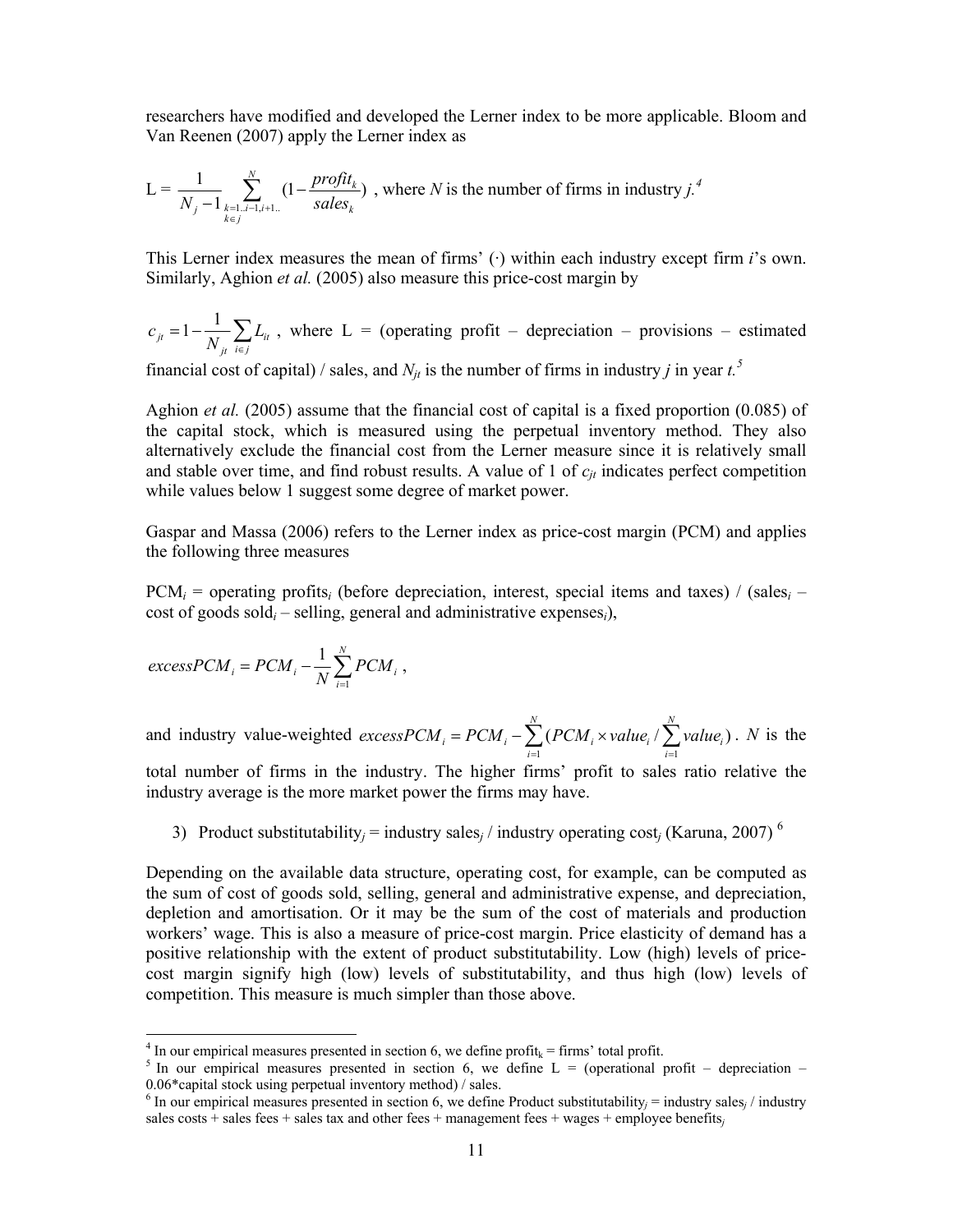- 4.4 Other Measures of Competitive Industries
	- 1) Import penetration = imports*j* / home sales*j* (Nickell, 1996) or = ln(import *j* / domestic production *j*) (Bloom and Van Reenen, 2007) or = imports *j* /(domestic sales *j* + imports *j*) (Konings, *et al.*, 2005)

where *j* indexes industries. While most of those measures of competition above only consider the domestic market, import penetration takes into account competition pressure related to international market. This measure, strictly speaking, is a simple proxy of the possible impact of imports on the domestic market and do not really reflect the competition severity in this product market.

2) Survey questions on managers' perception of firms' number of competitors

Nickell (1996) and Bloom and Van Reenen (2007) both use a benchmark of 5 competitors to distinguish high and low levels of competition environment. This method may not be useful if the researcher intends to generate implications at an aggregate level, but it might be more useful if the researcher is interested in perceived competition pressure on firms. It will also isolate the problem of a geographical separated market, in which case firm managers may not consider non-local producers as their competitors.

There have been inconclusive arguments on which measure best captures the market competition. It is often the case that researchers apply a number of alternative measures to verify the robustness. Particularly, measures of domestic and international market competition are put together and/or interacted (e.g. Konings, *et al.*, 2005) to have a more complete measure.

# **5. Data and Summary Statistics**

We use our data to calculate most of the measures discussed above and try to compare the consistency between them using correlation matrix. Where an industry is concerned, we always use the SIC 3-digit industry classification. We and many previous studies stress the importance of using alternative measures of competition to verify the robustness, since the empirical measures are intrinsically imperfect. To select the appropriate measures to check the robustness one must first know the comparison and consistency between these measures. To achieve this goal our rational and approach is to use the correlations and their significance, which effectively we compare how consistently each measure ranks the competition level of industries.

If an industry is considered as with high (low) level of competition by a number of alternative measures, this industry probably has high (low) level of competition indeed. Similarly if a group of alternative competition measures have positive and significant correlations with each other, it may suggest that these measures are relatively consistent in ranking competition level. If they have insignificant correlations, it may mean low consistency between the measures. Negative and significant correlations would mean opposite indications of competition from the measures.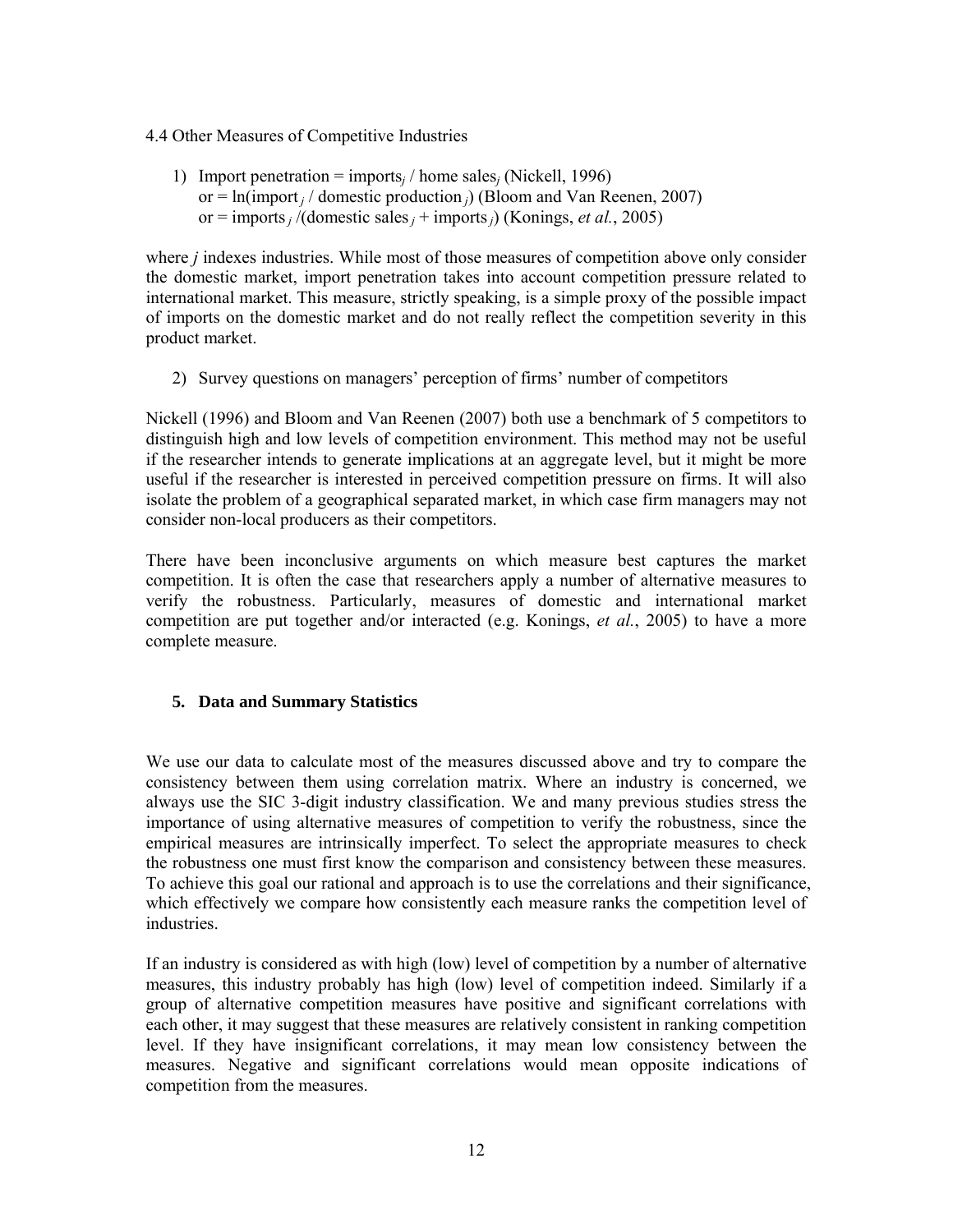Table 1 lists the measures that we calculate from our data. Due to our data availability and the high similarity between a few measures we choose the measures as listed in table 1. All the market concentration measures and firm size inequality measures are calculated using three variables, i.e. number of employees, sales and total assets. Some basic statistics of each measure and their relationship with the level of competition are presented. A direct comparison of their figures would not tell meaningful stories. Except the number of firms and Lerner indices all other measures have negative relationships with the level of competition. Therefore, when we estimate the correlations and regressions, we invert the firm number and Lerner index measures by adding negative signs to all the values.

The correlation matrix is presented in table 2. The correlations are calculated using sales of each market concentration and size equality measures, since sales is more important in market competition for firms than number of employees or assets. Indeed, firms' sales, total assets and employment measure very different aspects of firm size, and their relative comparison with others vary considerably across industries. Intuitively and generally, firms' sales may matter more to their competitors than their assets or employee numbers, as their main competition with each other would eventually be how much profit they can generate out of their sales. For particular industries at certain time period possessing important assets and skilled work force would mean critical future increase in firm value and profits. Also firms in capital intensive industries may value assets more than labour force, whereas labour intensive firms may consider work force more important than fixed assets. Therefore, the choice among the three variables should depend on the specific industries that researchers are interested in. Otherwise, different choice of the variable will not tell the competition level quite in the same way when applying these popular market concentration measures. The correlations that are calculated using employment and total assets are reported in appendix.

Firm number does not seem to be similar with any other measures due to its simplicity. It is still an often used measure due to data requirement. The correlations in column 1 of table 2 show that it has positive and significant correlations with all the market concentration measures and Lerner A index, negative and significant correlations with pcm measures and insignificant correlation with the rest. Therefore, firm numbers in an industry does seem to be consistent with market concentration, but not with firm size inequality, and has no clear relationship with profit margin measure in general.

# 5.1 Market concentration measures

These market concentration related measures are often calculated using firms' sales, total assets or the number of employees in the literature depending on the information availability and research purposes. Table 2 columns 2 to 5 and rows (b) to  $(g)$  show the correlations between market concentration measures as well as (negative) firm numbers. We use the lagged changes of market sales share following Nickell (1996), and four-firm CR due to its popularity. We use 1.5 as the  $\alpha$  parameter for HK, which gives more weights to small firms. All the correlations are positive and highly significant at less than 1% level, which suggest that these measures are greatly consistent with each other. Particularly, the correlation coefficients between the concentration measures are all above 0.8 and the largest coefficient is 0.979 between  $CR(4)$  and  $HK(1.5)$ .

# 5.2 Size inequality measures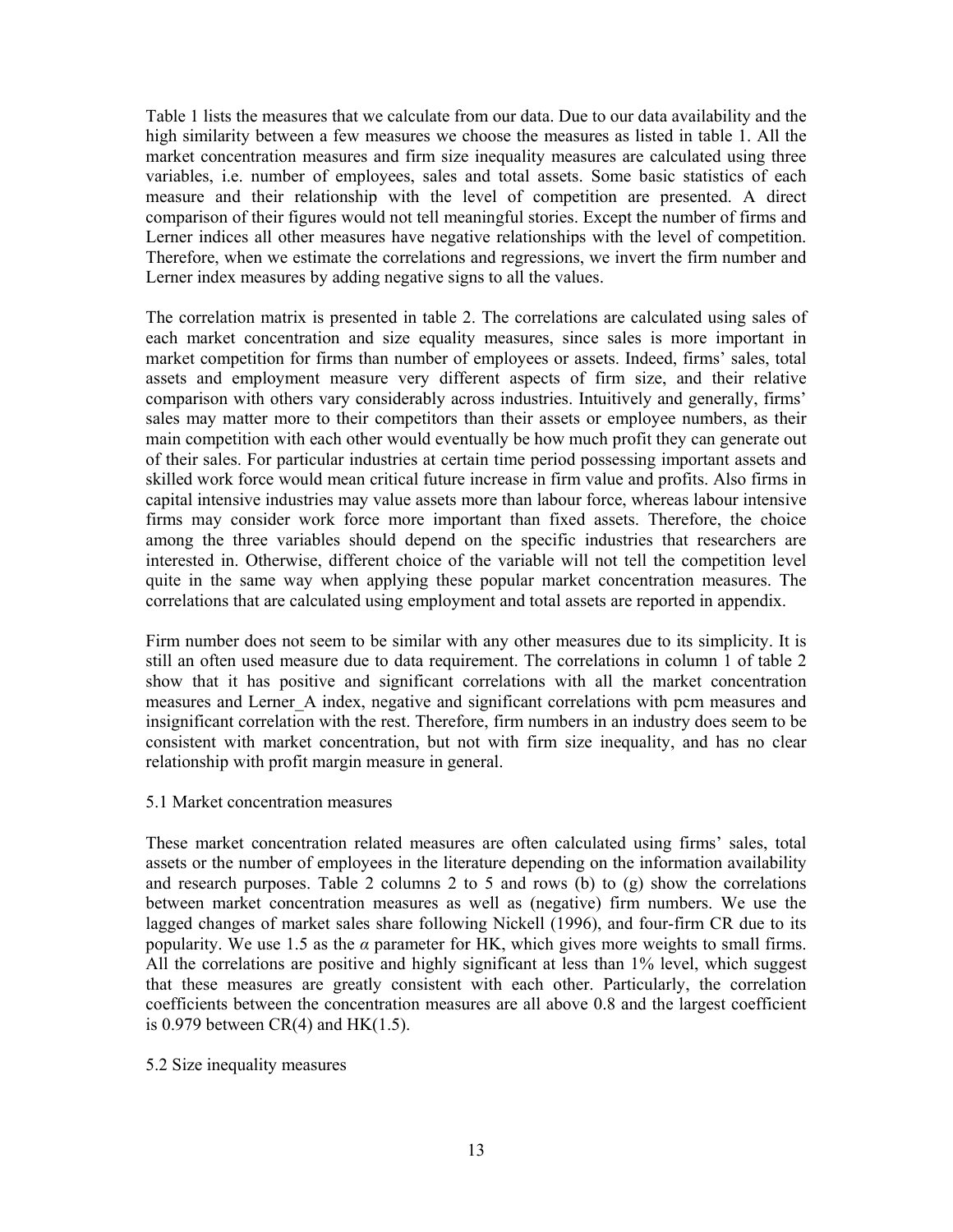The inequality measures are mainly initiated in the income inequality studies in the literature. Market competition literature borrows these measures and ideas to use as alternatives. Strictly speaking, they measure the inequality of firm size distribution in an industry rather than competition itself. Economists assume that firms' size inequality has a negative relationship with the level of competition in an industry when using inequality measures to indicate competition. This assumption is generally sensible, but not perfect.

Table 2 columns 6 to 12 and rows (f) to (l) show the correlations among the sales inequality measures. Again the consistency within inequality measures is high. Most of the correlations are positive and highly significant and three correlations (i.e. between entropy index and COV, MLD and Theil index respectively) are insignificant. Most of the significant coefficients are large, with the highest between Half and COV at 0.985.

# 5.3 Measures of profit margin

The above measures are all industry specific which do not vary across firms within the same industry. It potentially overlooks firm heterogeneity in terms of the actual effects of competition pressure on individual firms. The measures of profit margin can be firm specific or industry specific depending on the purpose of research. Firms' profit margin can be aggregated to obtain an industry level figure to signify the possible general level of competition that all firms in the industry potentially face. To make these measures comparable with other industry level measures in this study we use industry level profit margins, which is the mean of firms' profit margin figures.

We present our calculations and comparison of Bloom and Van Reenen (2007)'s Lerner index, Lerner B, Aghion *et al.* (2005)'s Lerner index, Lerner A, Gaspear and Massa (2006)'s price-cost margins and Karuna (2007)'s product substitutability in table 2 columns 13 to 17 and rows (m) to (q). When we calculate Lerner\_B we use firms' total profit. Due to our data limitations we do not have the provisions variable over the whole sample period to calculate Lerner A, and therefore we omit this term. We have also tried to use other replacements such as firms' income tax, provision tax or total profit before tax, but the one omitting the term seems to be most reasonable comparing to the calculations in the literature. We assume the financial cost of capital is a fixed proportion of 0.06 of the capital stock using the perpetual inventory method. We follow Gaspar and Massa (2006)'s method to calculate the industry average PCM, pcm\_mean, and weighted excessive PCM, pcmw\_ex.

The correlations among this group of measures are mixed. Particularly, Lerner\_B and Lerner A have negative and significant correlations with each other. Only the pcm mean and pcmw\_ex have a large correlation of 0.995 with less than 1% of significance. pcm\_mean has positive and significant correlations with both Lerner indices. pcmw\_ex only has positive and significant correlation with Lerner A and insignificant correlation with Lerner B. Product substitutability has no significant correlation with any other profit margin measures at all. Such results may indicate that these measures are inconsistent in evaluating competition level. Though the ideas of these measures to capture firms' profit margin is similar, our correlation results suggest that they do not imply the level of competition quite similarly.

5.4 Comparison between groups of competition measures

Table 2 also presents correlations between measures across groups. Columns 2 to 5 and rows (f) to (l) compare the correlations between market concentration and inequality measures.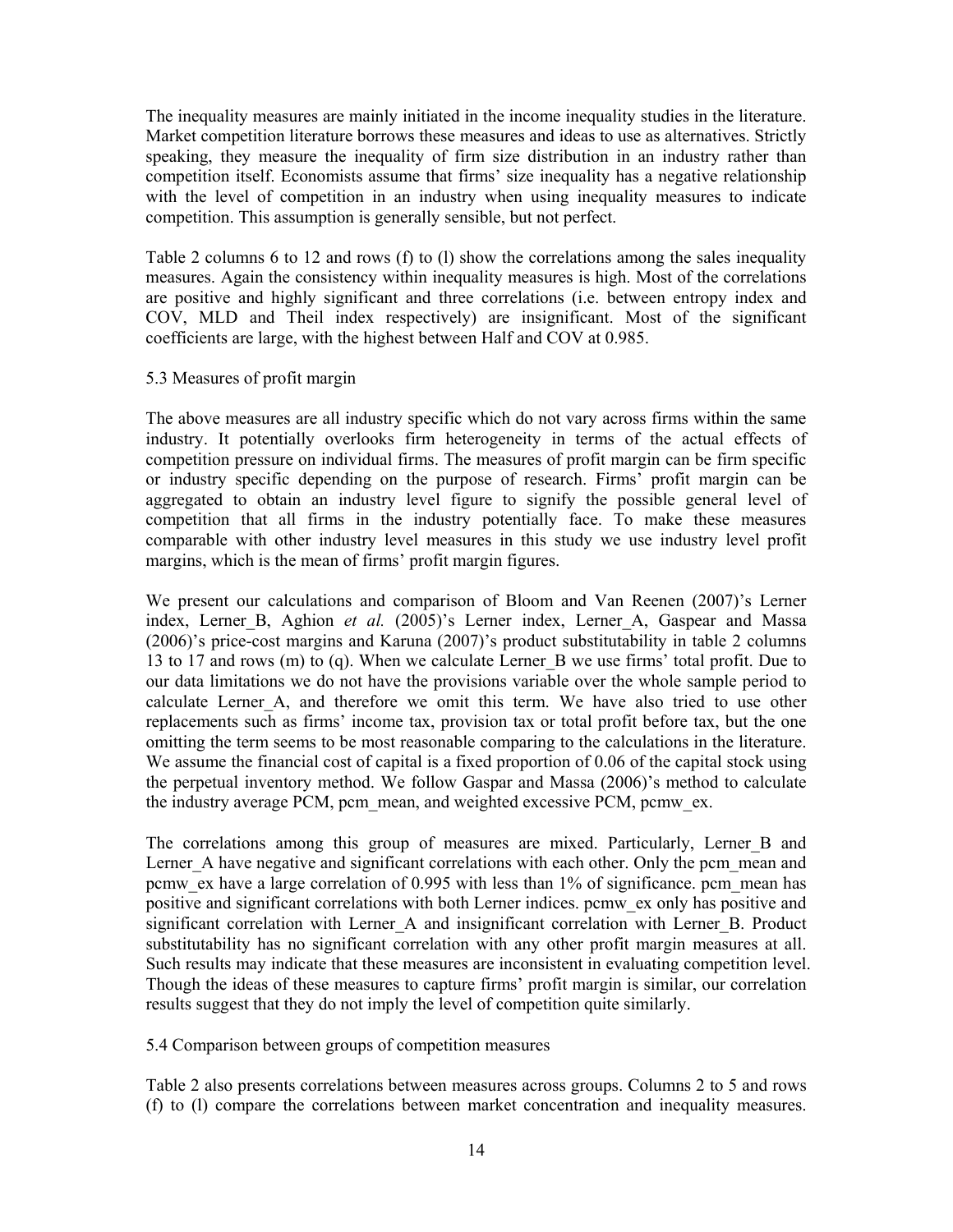Entropy index has a negative and 10% significant correlation with CR(4), and negative but insignificant correlations with all other concentration measures. This is also possible because entropy index with a negative α gives more weight to the changes to the lower tail of the distribution, but those concentration measures mainly measure the upper tail of the sales distribution. All the rest of correlations between each pair of concentration and inequality measures are all positive and significant at less than 1% level. These correlations may suggest that the measurement consistency between market concentration and inequality measures is mostly high.

We next compare the consistency between market concentration measures and profit margin measures, as shown in columns 2 to 5 and rows (m) to (q). Generally, for these two groups the consistency is low, since there are many negative and significant, or insignificant correlation coefficients. Lerner B has positive and significant correlation with HHI and insignificant correlations with the rest. Lerner A has positive and significant correlations with all the concentration measures. Pcm mean and pcmw ex have negative correlations with all the concentration measures, though insignificant with HHI. Product substitutability has no significant correlation with any of the concentration measures. This means that market concentration and profit margin could suggest competition level in the opposite way.

Finally, we look at the correlations between measures of inequality and profit margin as shown in columns 6 to 12 and rows (m) to (q). The consistency between these two groups also appears to be low. Many of the correlations are p and significant. Lerner\_B has insignificant correlations with COV and Half, and positive and significant correlations with all others. Lerner A has negative and significant correlation with entropy index, and positive and significant correlations with the rest. Again pcm\_mean and pcmw\_ex have insignificant correlations with MLD, and negative and significant correlations with the rest. Product substitutability has positive and significant correlation with Gini, and insignificant correlation with all others. Thus, it seems that inequality measures and profit margin measures do not picture the relative competition level of an industry in quite a similar way.

Overall, measures within the concentration group and inequality group and measures between these two groups are consistent with one another, but measures in the profit margin group and between it and the other two groups are not. Nonetheless, these observations are based on the relative ranks of competition level that each measure indicates.

# **6. Competition and Firm Innovation**

We next test the relationship between market competition and innovation. Aghion *et al.* (2005) show both theoretically and empirically that competition measured by Lerner index has an inverted-U shape relationship with innovation measured by number of patents and R&D expenditure. We take a step forward by looking into innovation in greater detail, i.e. specifying innovation input, output and efficiency, and looking into the most popular alternative measures of competition, i.e. both Lerner index and concentration measures. We do not use inequality measures in these tests due to their low popularity in the literature and relative less usefulness.

We start with basic specification as follows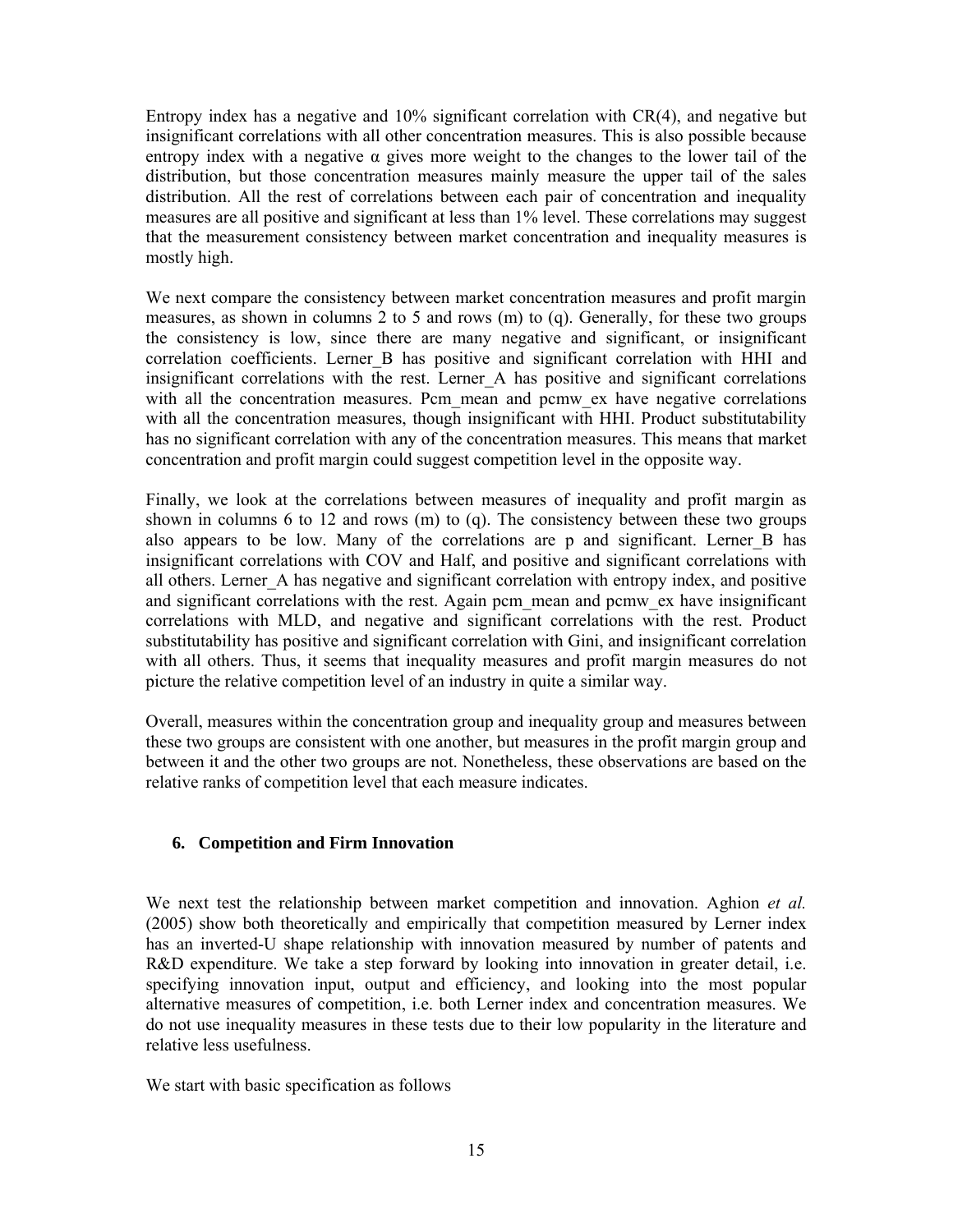$$
innovation_{it} = \alpha + \beta_1 comp_{it} + \beta_2 comp_{it}^{2} + \nu_t + \nu_j + \varepsilon_{it}
$$
 (1)

where *innovation<sub>it</sub>* includes innovation input, which is industry *j*'s R&D expenditure over sales ratio, innovation output, which is industry *j*'s new product sales over total sales ratio, and innovation efficiency, which is industry *j*'s new product sales to R&D expenditure ratio at time  $t$ . comp<sub>it</sub> is industry level measures of competition, which include Lerner A, Lerner B, HHI isv,  $HK(1.5)$  isv an CR isv that we summarised in section 5. This simple model is to capture the quadratic effects of competition on innovation.

Estimation results using Tobit regression are presented in table 3 to 5 for three aspects of innovation respectively. A universal feature of the results is that all the estimations suggest an inverted-U shape relationship between measures of competition and measures of innovation, which is in line with the prediction of Aghion *et al.* (2005). In each model, competition measured by five indicators has positive and significant effects on innovation and the squared term of competition has negative and significant effects on innovation. They suggest that when competition is intermediate innovation tend to be high, and when competition is either low or high innovation tend to be relatively low.

We then further verify the inverted-U shape relationship by estimating models with various additional controls and using alternative regression methods. The results are reported in table 6. In these models we choose Lerner\_A as our main measure of competition, since it is relatively the most sophisticated among those summarised above. In columns 1 to 3 we use Tobit regressions, columns 4 and 5 bivariate Tobit regressions and columns 6 to 8 trivariate Tobit regressions. For the innovation input models in columns 1, 4 and 6 besides Lerner\_A and its squared term we also include the lagged excess pcm as an additional measure of competition. We further add some firm characteristics control variables, i.e. firms lagged size, age and lagged labour quality, which are closely related to firms' likelihood to innovate. The results in columns 1, 4 and 6 show that all the explanatory variables are highly significant and an inverted-U shape relationship between Lerner A and innovation input is valid. These additional explanatory variables suggest that generally larger and older firms with high labour quality are more likely to spend more on R&D.

The innovation output models in columns 2 and 5 are similar with the innovation input models with an additional lagged R&D intensity variable. Again the results show highly significant coefficients for all the independent variables and valid inverted-U shapes. However, the specification is not valid for trivariate Tobit regression. We only reduce the model to add lagged R&D intensity alone in column 7, which shows an inverted-U shape as well. Larger and older firms with high labour quality and high R&D intensity are more likely to generate new products out of their R&D spending.

Finally, for the innovation efficiency models in columns 3 and 8, we add industries' lagged private share and lagged foreign share as control variables. Still the relationship between Lerner A and innovation efficiency is inverted-U shaped. Interestingly, private share has positive effects on innovation efficiency, but foreign share has negative effects. Given our Chinese data such results are likely. Private firms are relative disadvantaged in the market, as they do not enjoy state support as state owned firms do and neither receive preferential policy treatment as foreign firms do. Thus, it is understandable that they may have strong incentives to put extra efforts to make the most out of their R&D spending. On the other hand, foreign firms do not seem to be efficient in term of R&D.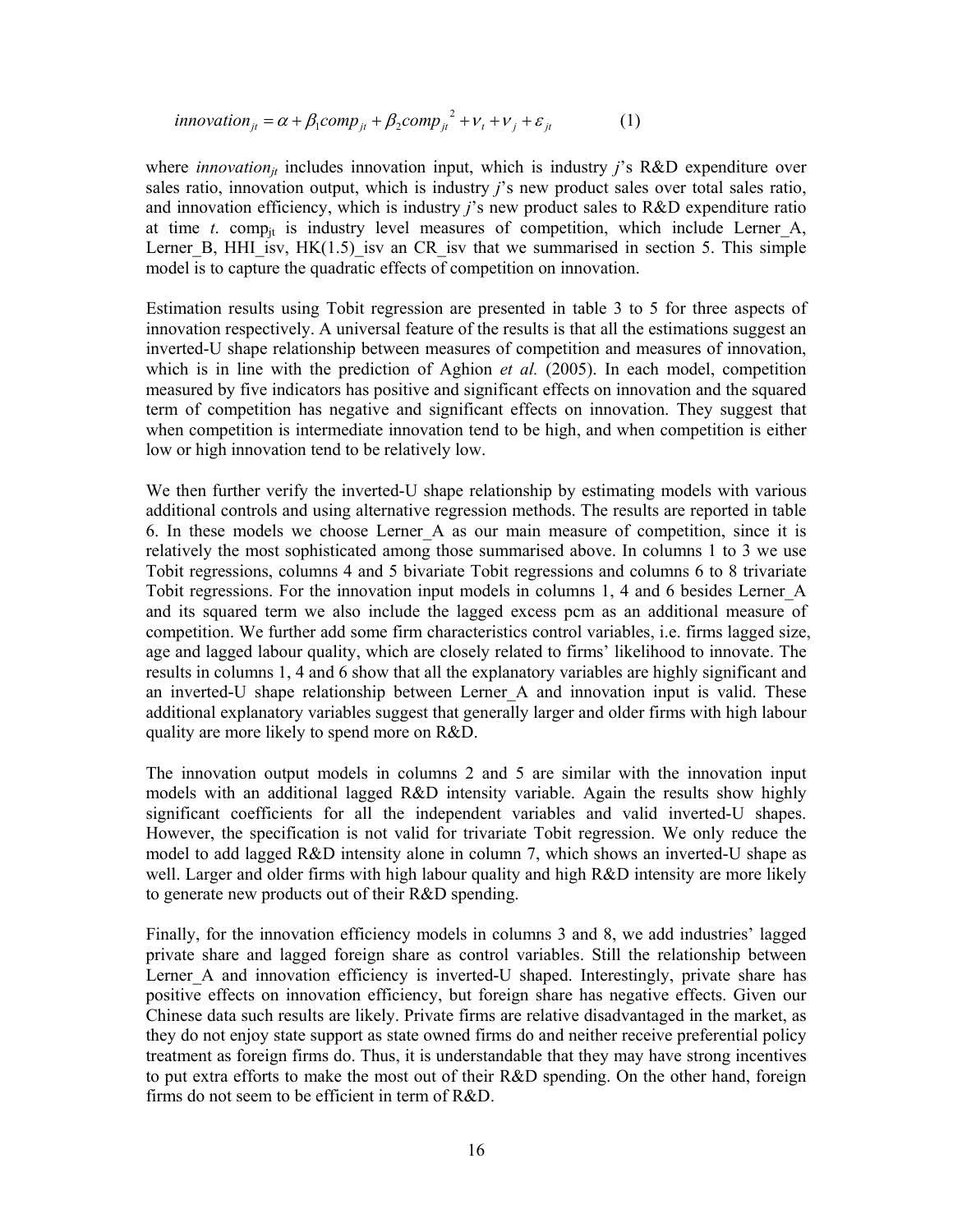#### **7. Conclusions**

In this paper we summarise and discuss various popular empirical measures of market competition. Since the true market competition is unobservable, empirical measures can only try to approximate competition from some observable features of market and firms. Therefore, given the obvious imperfections of the market competition measures the preferred and convincing method is to apply alternative measures and verify the robustness of any economic conclusions. The aim of this paper is to compare and analyse the consistency of the popular empirical measures of market competition and provide researchers with an overview of these measures, and to test the relationship between competition and innovation with various measures.

Using a large panel of Chinese firm data we calculate measures of market competition. Generally, the consistency indicated by correlations within groups of measures, i.e. market concentration, firm size inequality and profit margin, is mainly high. The consistency between market concentration group and size inequality group is also high, but the consistencies between profit margin group and the other two groups are low. Though these competition measures all try to capture some market and firm features that are related to competition, they give very different pictures of competition.

We then select the most popular and sophisticated competition measures to test the relationships between competition and innovation, and find inverted-U shape relationship as predicted by Aghion et al. (2005). This relationship seems to exist for innovation input, output and efficiency, and is robust to some firm characteristics, regression methods and model specifications.

Our results highlight that it is important to check the robustness of the impact of competition. It is also critical that researchers select the appropriate measures of competition for their research, as the choice of the measure may have significant impact on the research. This research may help researchers to make their selection decisions. It also has important and robust implications on innovation policies. While competition may encourage innovation to some extent, excessive competition could discourage innovation too.

# **References**

- Aghion, P., Bloom, N., Blundell, R., Griffith, R. and Howitt, P. (2005), "Competition and innovation: An inverted-U relationship", *The Quarterly Journal of Economics*, Vol. 120, No. 2, 701-28.
- Aghion, P., Blundell, R., Griffith, R., Howitt, P. and Prantl, S. (2009), "The Effects of Entry on Incumbent Innovation and Productivity", *Review of Economics and Statistics*, Vol. 91, No. 1, 20-32.
- Arrow, K. J. (1962), "Economic Welfare and the Allocation of Resources for Innovation", Ed. Nelson, R., *The Rate and Direction of Inventive Activity: Economic and Social Factors*, Princeton University Press, Princeton.
- Barla, P. (2000), "Firm Size Inequality and Market Power", *International Journal of Industrial Organization,* Vol. 18, No.5, 693-722.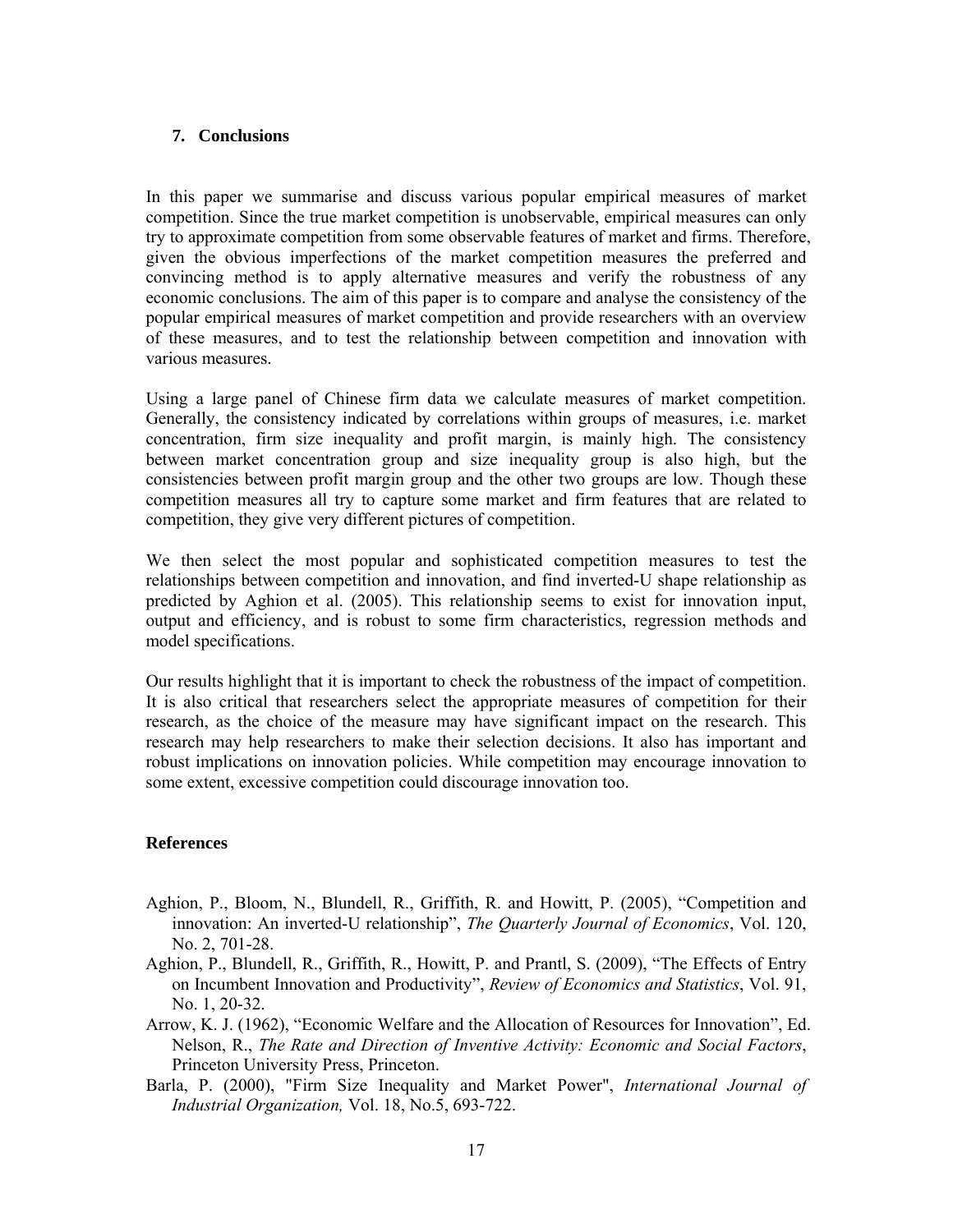- Bloom, N. and Van Reenen, J. (2007), "Measuring and Explaining Management Practices across Firms and Countries", *The Quarterly Journal of Economics*, Vol. 122, No. 4, 1351-408.
- Blundell, R., Griffith, R. and Van Reenen J. (1995), "Dynamic Count Data Models of Technological Innovation", *The Economic Journal*, Vol. 105, No. 429, 333-44.
- Blundell, R., Griffith, R. and Van Reenen J. (1999), "Market Share, Market Value and Innovation in a Panel of British Manufacturing Firms", *Review of Economic Studies*, Vol. 66, No. 3, 529-54.
- Boone, J. (2000), "Competitive Pressure: the Effects on Investment in Product and Process Innovation", *Rand Journal of Economics*, Vol. 31, No. 3, 549-69.
- Caves, R. E. (1992), (Ed) *Industrial Efficiency in Six Nations*, MIT Press, Cambridge, Massachusetts.
- De Guevara, J. F., Maudos, J. and Perez, F. (2007), "Integration and Competition in the European Financial Markets", *Journal of International Money and Finance* Vol. 26, No.1, 26-45.
- Disney, R., Haskel, J. and Heden, Y., (2003), "Restructuring and Productivity Growth in UK Manufacturing", *Economic Journal*, Vol. 113, No. 489, 666-94.
- Dixit, A. K. and Stiglitz, J. E. (1977), "Monopolistic Competition and Optimum Product Diversity", *American Economic Review*, Vol. 67, No. 3, 297-308.
- Fedderke, J. and Szalontai, G. (2009), "Industry Concentration in South African Manufacturing Industry: Trends and Consequences, 1972-96", *Economic Modelling,* Vol. 26, No. 1, 241-50.
- Gaspar, J. M. and Massa, M. (2006), "Idiosyncratic Volatility and Product Market Competition", *Journal of Business*, Vol. 79, No. 6, 3125-52.
- Geroski, P. A. (1990), "Innovation, Technological Opportunities, and Market Structure", *Oxford Economic Papers*, Vol. 42, No.3, 586-602.
- Green, A. and Mayes, D. (1991), "Technical Inefficiency in Manufacturing-Industries", *The Economic Journal*, Vol. 101, No. 406, 523-38.
- Hahn, S. (2010), "Competition, Comparison and Innovation", *Economics Letters*, Vol. 106, No. 2, 122-4.
- Hannan, T. H. (1997), "Market Share Inequality, the Number of Competitors, and the HHI: An Examination of Bank Pricing", *Review of Industrial Organization*, Vol. 12, No. 1, 23- 35.
- Hart, O. (1983), "The Market Mechanism as an Inventive Scheme", Bell *Journal of Economics*, Vol. 14. No. 2, 366-82.
- Karuna, C. (2007), "Industry Product Market Competition and Managerial Incentives", *Journal of Accounting and Economics*, Vol. 43, No. 2-3, 275-97.
- Koning, J., Van Cayseele, P. and Warzynski, F. (2005), "The Effects of Privatisation and Competitve Pressure on Firms' Price-Cost Margins: Micro Evidence from Emerging Economies", *The Review of Economics and Statistics*, Vol. 87, No. 1 124-34.
- Lee, C.-Y. (2005), "A New Perspective on Industry R&D and Market Structure", *Journal of Industrial Economics*, Vol. 53, No. 1, 101-22.
- Lee, C.-Y. (2009), "Competition Favours the Prepared Firm: Firms' R&D Responses to Competitive Market Pressure", *Research Policy*, Vol. 38, No.5, 861-70.
- Lerner, A. P. (1934), "The Concept of Monopoly and the Measurement of Monopoly Power", *The Review of Economic Studies*, Vol. 1, No. 3, 157-75.
- Lipczynski, J. Wilson, J.J., and Goddard, J. (2005), *Industrial Organization: Competition, Strategy, Policy*, Pearson Education UK.
- Mankiw, N. G. and Whinston, M. D. (1986), "Free Entry and Social Inefficiency", *The RAND Journal of Economics*, Vol. 17, No. 1, 48-58.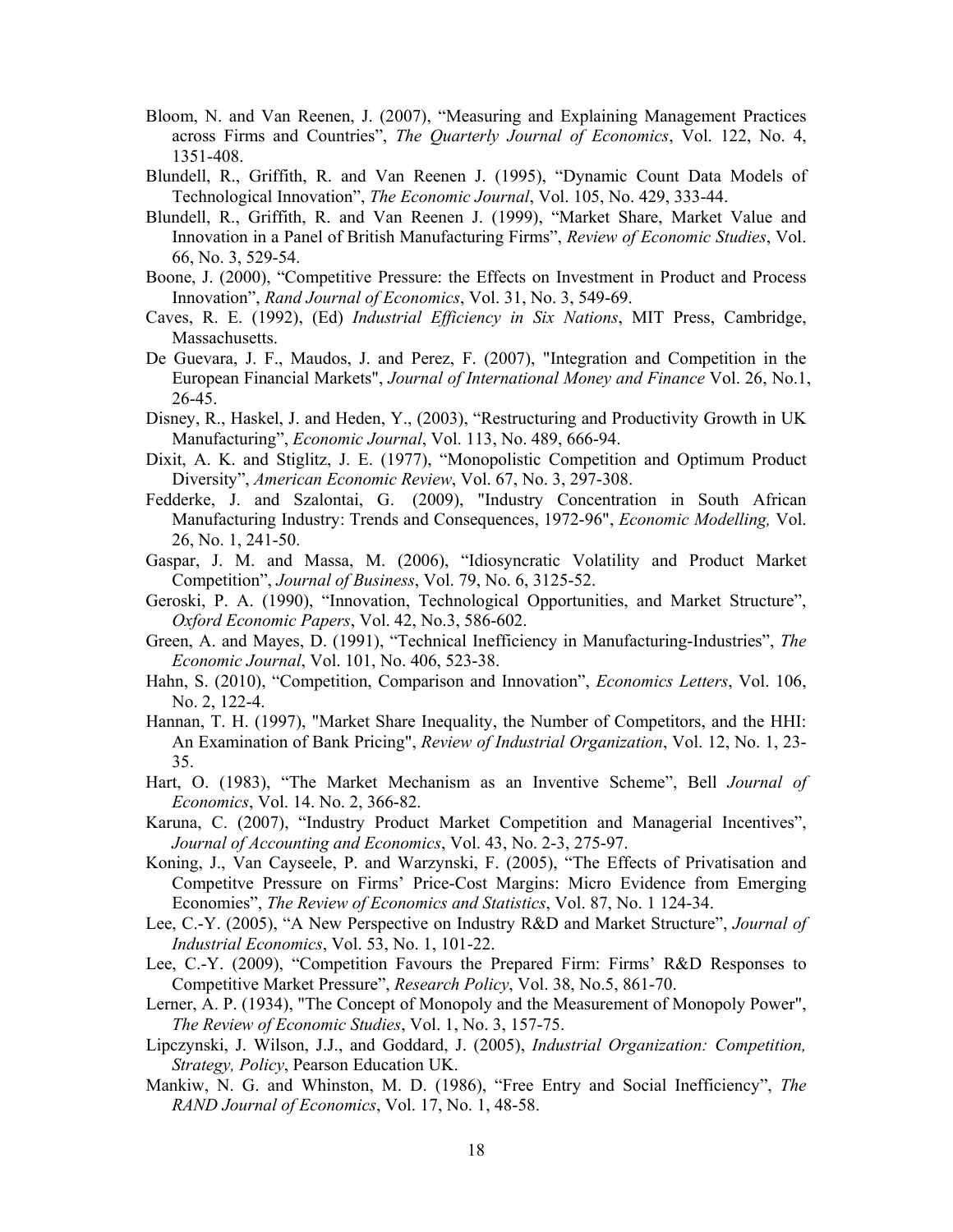- Meyer, M. A. and Vickers, J. (1997) "Performance Comparisons and Dynamic Incentives", *Journal of Political Economy*, Vol. 105, No.3, 547-81.
- Nalebuff, B. J. and Stiglitz, J. E. (1983), "Information, Competition and Markets", *The American Economic Review*, Vol. 73, No. 2, 278-83.
- Nickell, S. J. (1996), "Competition and Corporate Performance", *The Journal of Political Economy*, Vol. 104, No.4, 724-46.
- Nickell, S. J., Nicolitsas, D. and Dryden, N. (1997), "What Makes Firms Perform Well?", *European Economic Review*, Vol.41, No. 3-5, 783-96.
- Nickell, S. J., WadHwani, S. B. and Wall, M. (1992), "Productivity Growth in United Kindom Companies, 1975-1986", *European Economic Review*, Vol. 36, No. 5, 1055-85.
- Raith, M. (2003), "Competition, Risk and Managerial Incentives", *The American Economics Review*, Vol. 93, No. 4, 1425-36.
- Romer, P. M. (1990), "Endogenous Technological Change", *Journal of Political Economy*, Vol. 98, No. 5, 71-102.
- Schmalensee, R. (1989), "Inter-Industry Studies of Structure and Performance", *Handbook of Industrial Organisation*, Vol. 2, Ed. Schmalensee, R. and Willing, R. D., Elsevier Science, North Holland.
- Schmidt, K. M. (1997), "Managerial Incentives and Product Market Competition", *Review of Economic Studies*, Vol. 64, No. 2, 191-213.
- Schumpeter, J. A. (1934), *The Theory of Economic Development*, Harvard University Press, Cambridge.
- Schumpeter, J. A. (1943), *Capitalism, Socialism, and Democracy*, Allen and Unwin, London.
- Stigler, G. J. (1964), "A Theory of Oligopoly", *Journal of Political Economy*, Vol. 77, No. 1, 44-61.
- Tang, J. (2006), "Competition and Innovation Behaviour", *Research Policy*, Vol. 35, No. 1, 68-82.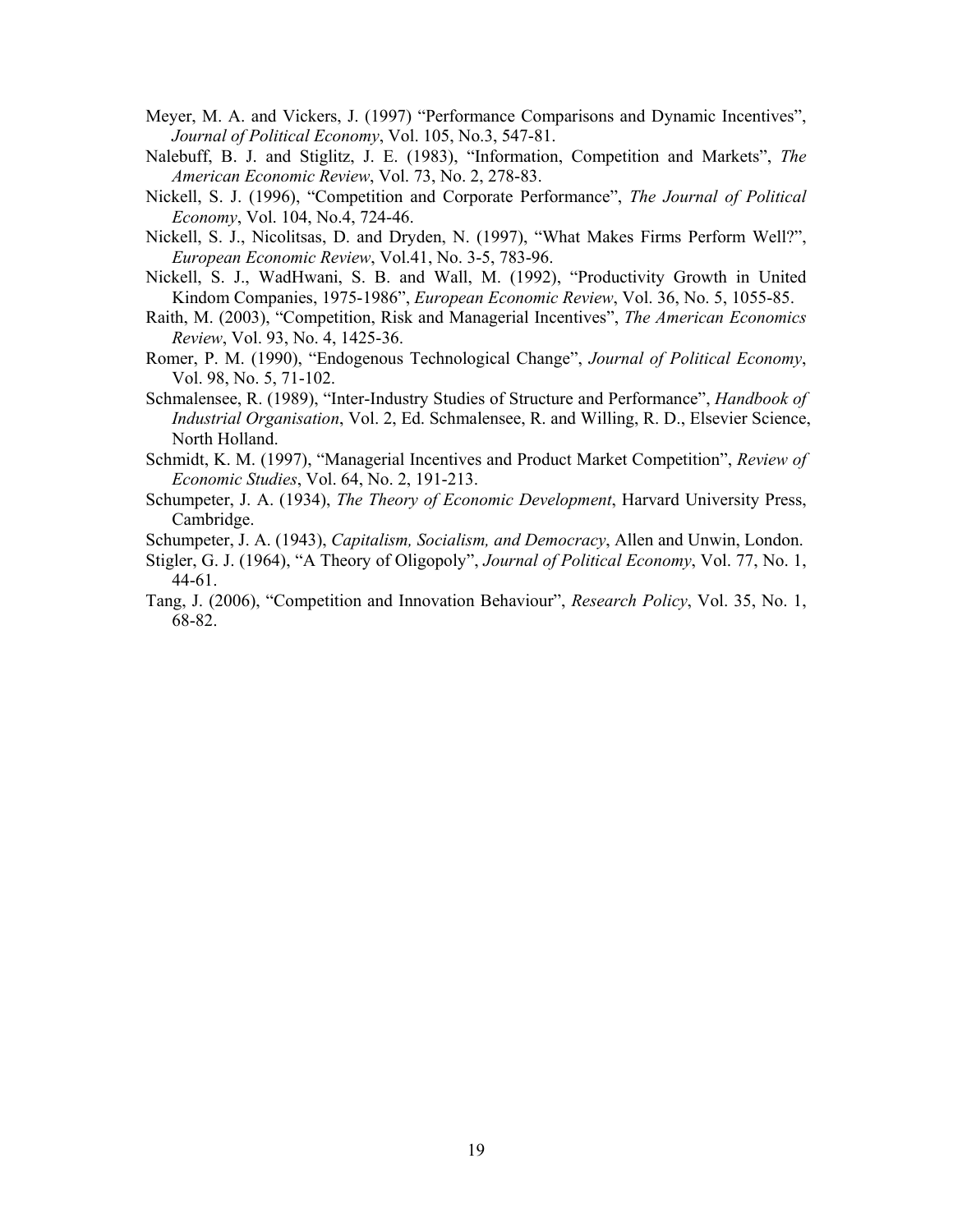|                                      |                                 |                                | Parameter      | Definition                                                         | Measures                         | min      | max            | mean           |                | Relationship<br>median between measures |  |
|--------------------------------------|---------------------------------|--------------------------------|----------------|--------------------------------------------------------------------|----------------------------------|----------|----------------|----------------|----------------|-----------------------------------------|--|
|                                      |                                 |                                |                |                                                                    |                                  |          |                |                |                | and competition                         |  |
| Firm number                          |                                 |                                |                | Firm number                                                        |                                  | 12       | 8819           | 1170           | 879            | $\ddot{}$                               |  |
| mkshr_emp                            |                                 | Nickell                        |                | Lagged changes of market                                           | employment 0.000                 |          | 0.083          | 0.004          | 0.002          |                                         |  |
| mkshr_isv                            |                                 | (1996)                         |                | share                                                              | sales                            | 0.000    | 0.083          | 0.004          | 0.002          |                                         |  |
| mkshr_ta<br>CR_emp                   |                                 |                                |                |                                                                    | total assets<br>employment 0.005 | 0.000    | 0.083<br>0.899 | 0.004<br>0.091 | 0.002<br>0.055 |                                         |  |
| CR_isv                               |                                 | CR                             |                | Sum of the market shares                                           | sales                            | 0.003    | 0.972          | 0.072          | 0.034          |                                         |  |
| $CR_t$                               |                                 |                                |                | of the 4 largest firms                                             | total assets                     | 0.010    | 0.936          | 0.131          | 0.087          |                                         |  |
| HHI_emp                              |                                 |                                |                |                                                                    | employment 0.000                 |          | 0.315          | 0.012          | 0.005          |                                         |  |
| HHI_isv                              |                                 | <b>HHI</b>                     |                | Sum of squared market                                              | sales                            | 0.000    | 0.449          | 0.013          | 0.004          |                                         |  |
| HHI_ta                               |                                 |                                |                | share                                                              | total assets                     | 0.001    | 0.485          | 0.020          | 0.009          |                                         |  |
| HK_emp                               | measure of market concentration |                                |                |                                                                    | employment 0.016                 |          | 0.525          | 0.077          | 0.059          |                                         |  |
| HK isv                               |                                 | HK                             | $\alpha = 1.5$ | Sum of market share to                                             | sales                            | 0.016    | 0.630          | 0.078          | 0.060          |                                         |  |
| HK_ta                                |                                 |                                |                | the power of 1.5                                                   | total assets                     | 0.025    | 0.647          | 0.098          | 0.079          |                                         |  |
| cov_emp                              |                                 |                                |                |                                                                    | employment 0.418                 |          | 2.653          | 1.531          | 1.540          |                                         |  |
| $cov$ <sub>_isv</sub>                |                                 | COV                            |                | Coefficient of variation                                           | sales                            | 0.596    | 2.392          | 1.389          | 1.367          |                                         |  |
| cov ta                               |                                 |                                |                |                                                                    | total assets                     | 0.725    | 3.578          | 2.123          | 2.155          |                                         |  |
| gini emp                             |                                 |                                |                |                                                                    | employment 0.217                 |          | 0.771          | 0.582          | 0.586          |                                         |  |
| gini_isv                             |                                 | Gini                           |                | Gini coefficient                                                   | sales                            | 0.314    | 0.809          | 0.624          | 0.620          |                                         |  |
| gini ta                              |                                 |                                |                |                                                                    | total assets                     | 0.402    | 0.838          | 0.689          | 0.693          |                                         |  |
| rmd emp                              |                                 |                                |                |                                                                    | employment 0.183                 |          | 0.651          | 0.441          | 0.440          |                                         |  |
| rmd isv                              |                                 | <b>RMD</b>                     |                | Relative mean deviation                                            | sales                            | 0.277    | 0.656          | 0.482          | 0.476          |                                         |  |
| rmd_ta                               |                                 |                                |                |                                                                    | total assets                     | 0.322    | 0.707          | 0.539          | 0.539          |                                         |  |
| entropy_emp                          | Measure of size inequality      |                                |                |                                                                    | employment 0.420                 |          | 5.592          | 1.716          | 1.514          |                                         |  |
| entropy_isv                          |                                 |                                | $\alpha = -1$  | Entropy index                                                      | sales                            | 2.79     | 1465.99        | 281.08         | 175.36         |                                         |  |
| entropy_ta                           |                                 |                                |                |                                                                    | total assets                     | 0.736    | 29.739         | 4.766          | 3.356          |                                         |  |
| mld_emp                              |                                 |                                |                |                                                                    | employment 0.180                 |          | 1.357          | 0.668          | 0.644          |                                         |  |
| mld_isv                              |                                 |                                | $\alpha = 0$   | Mean log deviation                                                 | sales                            | 0.505    | 2.463          | 1.180          | 1.136          |                                         |  |
| mld_ta                               |                                 |                                |                |                                                                    | total assets                     | 0.412    | 1.904          | 1.028          | 0.994          |                                         |  |
| theil_emp                            |                                 |                                |                |                                                                    | employment 0.110                 |          | 1.278          | 0.659          | 0.660          |                                         |  |
| theil_isv                            |                                 |                                | $\alpha = 1$   | Theil index                                                        | sales                            | 0.218    | 1.370          | 0.696          | 0.677          |                                         |  |
| theil ta                             |                                 |                                |                |                                                                    | total assets                     | 0.299    | 1.739          | 1.001          | 1.012          |                                         |  |
| half_emp                             |                                 |                                |                |                                                                    | employment 0.087                 |          | 3.463          | 1.208          | 1.186          |                                         |  |
| half_isv                             |                                 |                                | $\alpha=2$     | Half                                                               | sales                            | 0.178    | 2.859          | 0.986          | 0.934          |                                         |  |
| half ta                              |                                 |                                |                |                                                                    | total assets $0.263$             |          | 6.396          | 2.332          | 2.320          |                                         |  |
| Lerner B                             |                                 | Bloom &<br>VanReenen<br>(2007) |                | Lerner index                                                       |                                  | 0.692    | 0.991          | 0.870          | 0.869          | $\ddot{}$                               |  |
| Lerner_A                             |                                 | Aghion et<br>al. (2005)        |                |                                                                    |                                  | 0.831    | 0.992          | 0.968          | 0.970          |                                         |  |
| pcm mean                             |                                 | Gaspar &                       |                | Price cost margin $=$                                              |                                  | $-0.181$ | 0.100          | 0.006          | 0.014          |                                         |  |
| pcmw_ex                              |                                 | Massa<br>(2006)                |                | operating profit / sales<br>Weighted excessive pcm                 |                                  | $-0.182$ | 0.098          | 0.008          | 0.017          |                                         |  |
|                                      |                                 |                                |                | $=$ Sales / (sales costs+sales                                     |                                  |          |                |                |                |                                         |  |
| Product<br>substitutability<br>(ps2) | Measure of profit margin        | Karuna<br>(2007)               |                | fees+sales tax and other<br>fees+management<br>fees+wages+employee |                                  | 0.658    | 20.069         | 1.403          | 1.052          |                                         |  |
|                                      |                                 |                                |                | benefits)                                                          |                                  |          |                |                |                |                                         |  |

# Table 1: Summary Statistics of Competition Measures

\**Notes*: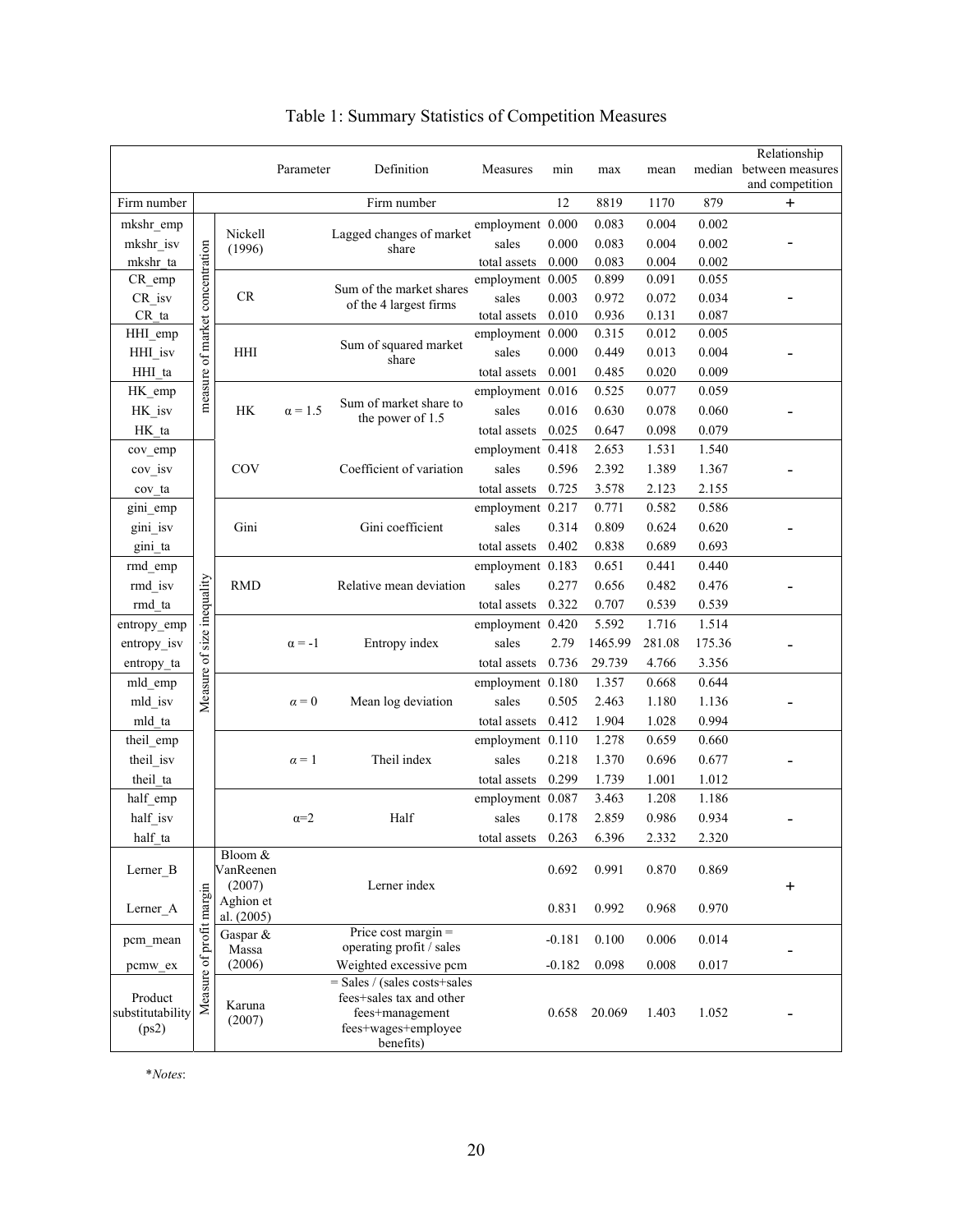|                             |          | Firm<br>number | Market<br>share    | CR                                          | HHI       | HK(1.5)                                     | COV                    | Gini               | <b>RMD</b>        | Entropy<br>$(\alpha = -1)$ | MLD<br>$(\alpha = 0)$ | Theil<br>$(\alpha = 1)$ | Half<br>$(\alpha = 2)$ |            |            | Lerner_B Lerner_A pcm_mean pcmw_ex |          | Product<br>substitutability |
|-----------------------------|----------|----------------|--------------------|---------------------------------------------|-----------|---------------------------------------------|------------------------|--------------------|-------------------|----------------------------|-----------------------|-------------------------|------------------------|------------|------------|------------------------------------|----------|-----------------------------|
|                             |          |                |                    |                                             |           |                                             |                        | sales              |                   |                            |                       |                         |                        |            |            |                                    |          |                             |
|                             |          | (1)            | (2)                | (3)                                         | (4)       | (5)                                         | (6)                    | (7)                | (8)               | (9)                        | (10)                  | (11)                    | (12)                   | (13)       | (14)       | (15)                               | (16)     | (17)                        |
| Firm number                 | (a)      | 1.000          |                    |                                             |           |                                             |                        |                    |                   |                            |                       |                         |                        |            |            |                                    |          |                             |
| Market share                | (b)      | $0.320***$     | 1.000              |                                             |           |                                             |                        |                    |                   |                            |                       |                         |                        |            |            |                                    |          |                             |
| CR.                         | (c)      |                | $0.381***0.950***$ | 1.000                                       |           |                                             |                        |                    |                   |                            |                       |                         |                        |            |            |                                    |          |                             |
| HHI                         |          |                |                    | (d) $0.247***0.955***0.905***$              | 1.000     |                                             |                        |                    |                   |                            |                       |                         |                        |            |            |                                    |          |                             |
| HK(1.5)                     | (e)      |                |                    | $0.480***0.954***0.979***0.912***$          |           | 1.000                                       |                        |                    |                   |                            |                       |                         |                        |            |            |                                    |          |                             |
| <b>COV</b>                  | (f)      | 0.062          |                    | $0.272***$ 0.405*** 0.370*** 0.344***       |           |                                             | 1.000                  |                    |                   |                            |                       |                         |                        |            |            |                                    |          |                             |
| Gini                        | (g)      | 0.040          |                    | $0.229***$ $0.322***$ $0.323***$ $0.284***$ |           |                                             | $0.866***$             | 1.000              |                   |                            |                       |                         |                        |            |            |                                    |          |                             |
| <b>RMD</b>                  | (h)      | 0.082          |                    | $0.289***$ $0.353***$ $0.370***$            |           | $0.336***$                                  | $0.743***$             | $0.952***$         | 1.000             |                            |                       |                         |                        |            |            |                                    |          |                             |
| Entropy $(\alpha=-1)$ (i)   |          | $-0.022$       | $-0.105$           | $-0.125*$                                   | $-0.096$  | $-0.104$                                    | $-0.071$               |                    | $0.161**0.204***$ | 1.000                      |                       |                         |                        |            |            |                                    |          |                             |
| MLD $(\alpha = 0)$ (i)      |          | 0.072          |                    | $0.244***$ 0.299*** 0.294***                |           | $0.286***$                                  | $0.599***$             |                    |                   | $0.828***0.899***0.337***$ | 1.000                 |                         |                        |            |            |                                    |          |                             |
| Theil $(\alpha = 1)$        | (k)      | 0.069          |                    |                                             |           | $0.250***$ $0.367***$ $0.330***$ $0.321***$ | $0.917***$             | $0.954***0.920***$ |                   | 0.080                      | $0.850***$            | 1.000                   |                        |            |            |                                    |          |                             |
| Half $(\alpha = 2)$         | l (1)    | 0.079          |                    | $0.276***$ 0.407*** 0.370***                |           | $0.356***$                                  | $0.985***$             | $0.823***0.719***$ |                   | $-0.087$                   |                       | $0.601***$ 0.910***     | 1.000                  |            |            |                                    |          |                             |
| Lerner B                    | (m)      | 0.033          | 0.096              | 0.014                                       | $0.153**$ | 0.082                                       | $-0.064$               |                    |                   | $0.180**0.266***0.436***$  | $0.485***$            | $0.135*$                | $-0.059$               | 1.000      |            |                                    |          |                             |
| Lerner A                    | (n)      |                |                    | $0.157**$ 0.231*** 0.268*** 0.229***        |           | $0.239***$                                  | $0.312***$             | $0.168**$          | $0.143*$          | $-0.170**$                 | $0.154**$             |                         | $0.292***$ $0.362***$  | $-0.179**$ | 1.000      |                                    |          |                             |
| Pcm mean                    | $\omega$ | $-0.129*$      | $-0.124*$          | $-0.218***$                                 | $-0.090$  | $-0.182**$                                  | $-0.249***$            | $-0.161**$         | $-0.118*$         | $0.174**$                  | 0.048                 |                         | $-0.156**$ $-0.248***$ | $0.597***$ | $0.182**$  | 1.000                              |          |                             |
|                             |          |                | $-0.127*$          | $-0.221***$                                 | $-0.097$  | $-0.186***$                                 | $-0.241***$ $-0.153**$ |                    | -0 1 1 4          | $0.179**$                  | 0.057                 |                         | $-0.147**$ $-0.243***$ | 0.605      | $0.274***$ | $0.995***$                         | 1.000    |                             |
| Pcmw ex                     | (p)      | $-0.128*$      |                    |                                             |           |                                             |                        |                    |                   |                            |                       |                         |                        |            |            |                                    |          |                             |
| product<br>substitutability | (q)      | 0.040          | $-0.022$           | $-0.003$                                    | $-0.018$  | 0.008                                       | 0.094                  | $0.123*$           | 0.113             | $-0.050$                   | 0.051                 | 0.099                   | 0.079                  | $-0.014$   | 0.015      | $-0.045$                           | $-0.054$ | 1.000                       |

\**Notes*: In column (2) to (12) we use firms' sales to calculate measures of market concentration and inequality. \*, \*\*, and \*\*\* indicate significance at the 10%, 5%, and 1% level respectively.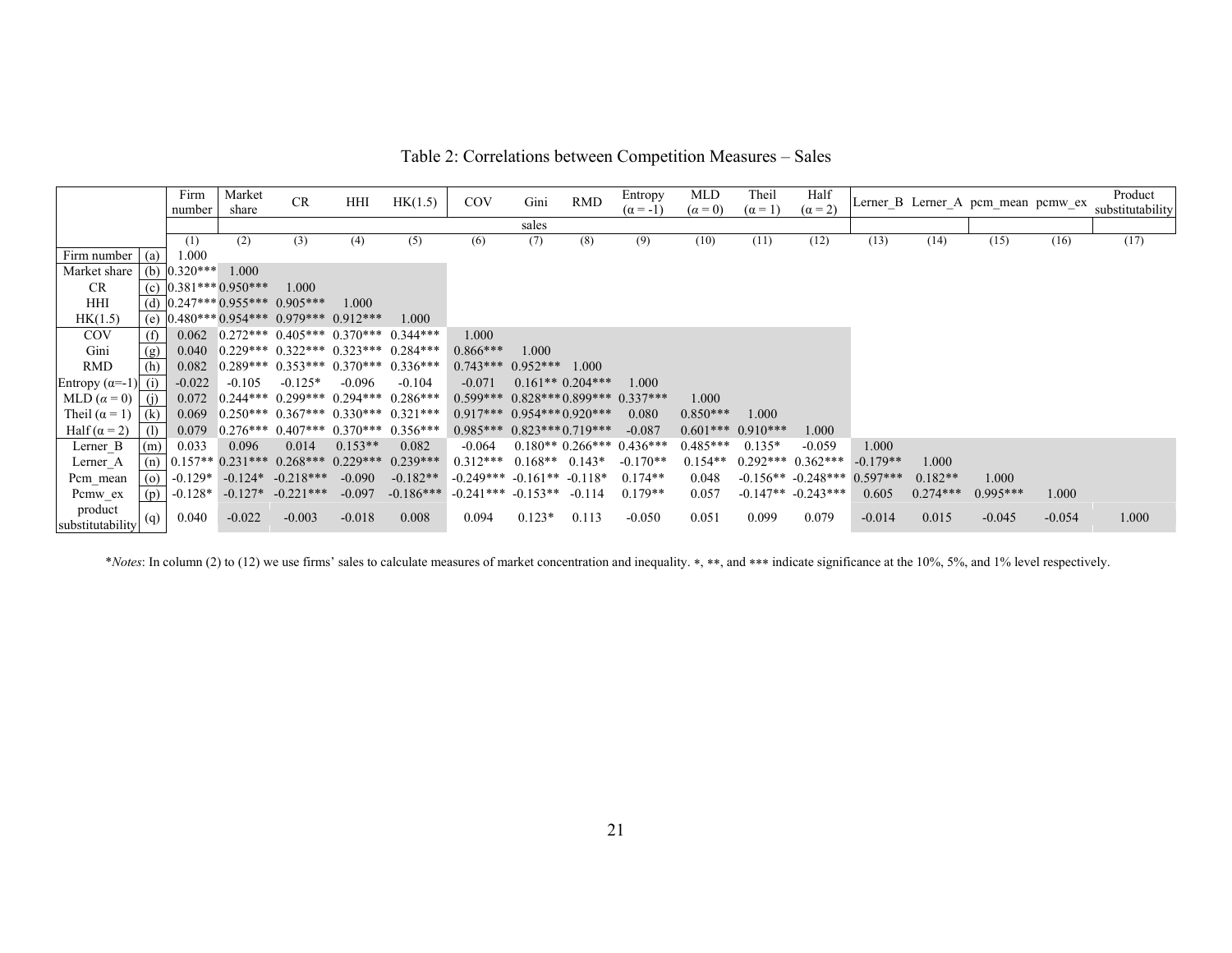| Tobit                                  | Lerner A    | Lerner B    | HHI isv     | $HK$ is $v1.5$ | CR isv      |
|----------------------------------------|-------------|-------------|-------------|----------------|-------------|
|                                        | (1)         | (2)         | (3)         | (4)            | (5)         |
| Comp                                   | $0.535**$   | $0.066***$  | $0.123***$  | $0.065***$     | $0.025***$  |
|                                        | (0.236)     | (0.008)     | (0.007)     | (0.003)        | (0.002)     |
| Comp sqr                               | $-0.321***$ | $-0.051***$ | $-0.156***$ | $-0.120***$    | $-0.035***$ |
|                                        | (0.122)     | (0.005)     | (0.02)      | (0.011)        | (0.005)     |
| Observations                           | 1189655     | 1086461     | 1198483     | 1198483        | 1198474     |
| Innovation-competition<br>relationship | ∩           |             | ∩           | ∩              | ∩           |

Table 3: Innovation Input – R&D/sales

*Notes*: The dependent is R&D expenditure over sales ratio in all the regressions. Independent variables are the 5 selected competition measures and their squares listed in the top row. Standard errors are in parentheses. A constant term is included in all the regressions. Lerner\_A is the Lerner index in Aghion *et al*. (2005) and Lerner\_B is the Lerner index in Bloom & Van Reenen (2007). HHI\_isv, HK\_isv1.5 and CR\_isv are calculated using industry sales. \*\*\* indicates p<0.01, \*\* p<0.05, and  $*$  p<0.1.

| Tobit                                  |             | Lerner A Lerner B |             | HHI isv HK isv1.5 | CR isv      |
|----------------------------------------|-------------|-------------------|-------------|-------------------|-------------|
|                                        | (1)         | (2)               | (3)         | (4)               | (5)         |
| Comp                                   | $17.410**$  | $3.606***$        | $3.410***$  | $2.256***$        | $0.725***$  |
|                                        | (8.629)     | (0.357)           | (0.271)     | (0.102)           | (0.070)     |
| Comp sqr                               | $-10.620**$ | $-2.580***$       | $-4.727***$ | $-4.528***$       | $-1.323***$ |
|                                        | (4.451)     | (0.221)           | (0.839)     | (0.435)           | (0.187)     |
| <b>Observations</b>                    | 1246276     | 1371250           | 1383765     | 1383765           | 1383757     |
| Innovation-competition<br>relationship |             | ⌒                 | ⌒           | ⌒                 | ⌒           |

Table 4: Innovation Output – new product sales/total sales

*Notes*: The dependent is new product sales over total sales ratio in all the regressions. Please also see notes to table 3.

L,

 $\overline{a}$ 

| Tobit                                  | Lerner A    | Lerner B    | HHI isv     | $HK$ is $v1.5$ | CR is v   |  |
|----------------------------------------|-------------|-------------|-------------|----------------|-----------|--|
|                                        | (1)         | (2)         | (3)         | (4)            | (5)       |  |
| Comp                                   | $681.3***$  | 47.84***    | $26.19***$  | $12.76***$     | 3.379***  |  |
|                                        | (152.8)     | (6.178)     | (5.566)     | (1.567)        | (1.243)   |  |
| Comp sqr                               | $-359.4***$ | $-31.89***$ | $-46.81***$ | $-21.27***$    | $-5.307*$ |  |
|                                        | (79.160)    | (3.817)     | (15.25)     | (5.816)        | (3.001)   |  |
| <b>Observations</b>                    | 131597      | 131342      | 131597      | 131597         | 131593    |  |
| Innovation-competition<br>relationship | ∩           | ∩           | $\cap$      | ⌒              | ∩         |  |

Table 5: Innovation Efficiency – new product sales/R&D

*Notes*: The dependent is new product sales over R&D expenditure ratio in all the regressions. Please also see notes to table 3.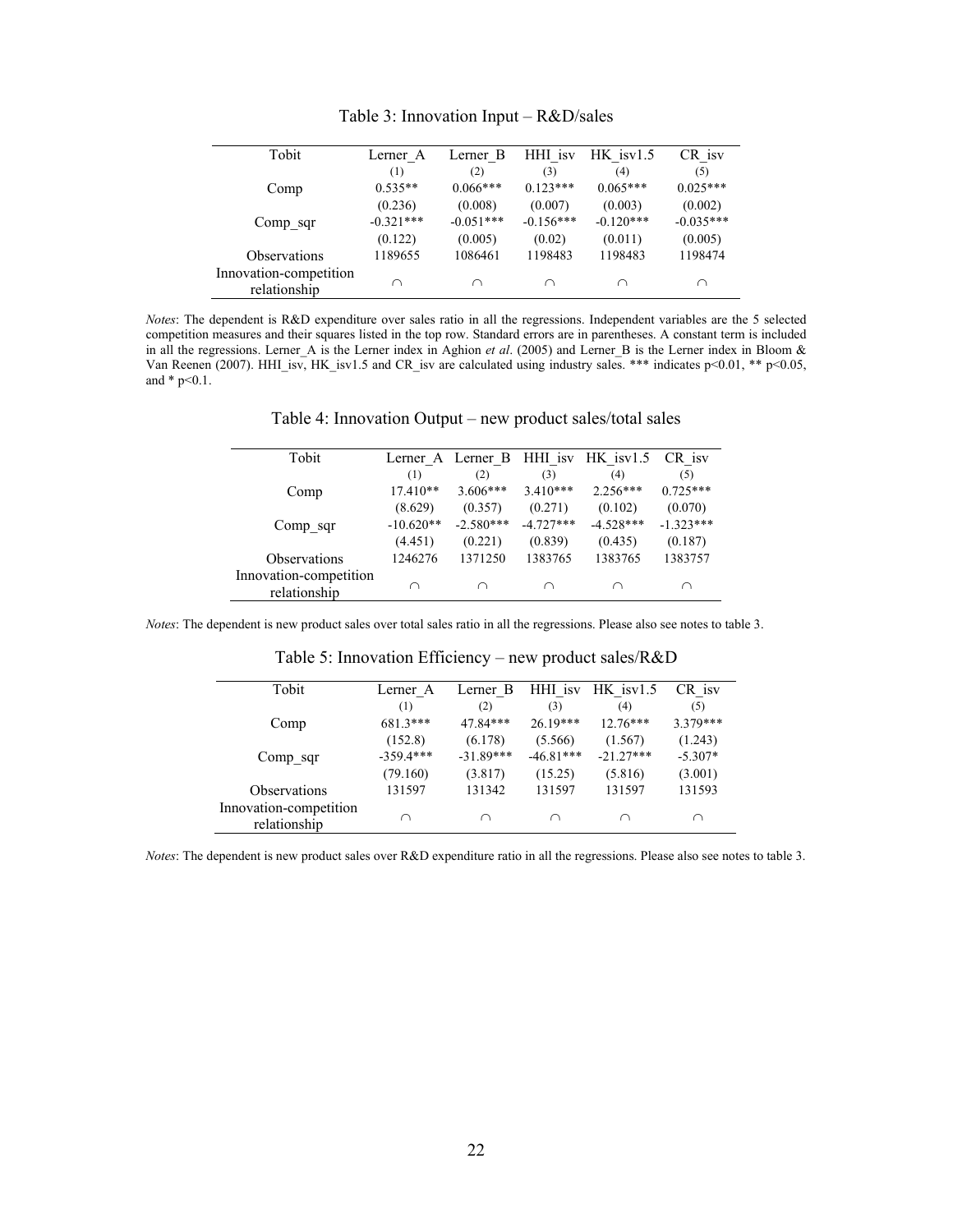| Model                   |               | Tobit       |             |                                                                                         | Bivariate Tobit |              | Trivariate Tobit |             |
|-------------------------|---------------|-------------|-------------|-----------------------------------------------------------------------------------------|-----------------|--------------|------------------|-------------|
| Dependent               |               |             |             | Innovation Innovation Innovation Innovation Innovation Innovation Innovation Innovation |                 |              |                  |             |
| variable                | Input         | Output      | Efficiency  | Input                                                                                   | Output          | Input        | Output           | Efficiency  |
|                         | (1)           | (2)         | (3)         | (4)                                                                                     | (5)             | (6)          | (7)              | (8)         |
| Lerner A                | $1.584***$    | $144.0***$  | 878.7***    | $1.597***$                                                                              | $141.0***$      | $1.436***$   | 95.64***         | 694.1***    |
|                         | (0.304)       | (15.54)     | (176.9)     | (0.304)                                                                                 | (15.29)         | (0.301)      | (14.95)          | (115.5)     |
| Lerner Asqr             | $-0.900***$   | $-77.74***$ | $-464.7***$ | $-0.906***$                                                                             | $-76.45***$     | $-0.823***$  | $-52.53***$      | $-366.1***$ |
|                         | (0.158)       | (8.070)     | (91.69)     | (0.158)                                                                                 | (7.942)         | (0.156)      | (7.764)          | (59.92)     |
| Excess pcm $_{t-1}$     | $0.019***$    | $0.331***$  |             | $0.019***$                                                                              | $0.424***$      | $0.018***$   |                  |             |
|                         | (0.000)       | (0.015)     |             | (0.000)                                                                                 | (0.015)         | (0.000)      |                  |             |
| $Size_{t-1}$            | $0.004***$    | $0.116***$  |             | $0.004***$                                                                              | $0.130***$      | $0.004***$   |                  |             |
|                         | (0.000)       | (0.001)     |             | (0.000)                                                                                 | (0.001)         | (0.000)      |                  |             |
| Age                     | $5.28e-05***$ | $0.003***$  |             | 5.28e-05***                                                                             | $0.003***$      | 3.96e-05***  |                  |             |
|                         | $(2.76e-06)$  | (0.000)     |             | $(2.76e-06)$                                                                            | (0.000)         | $(2.38e-06)$ |                  |             |
| Labour quality $_{t-1}$ | $0.016***$    | $0.210***$  |             | $0.016***$                                                                              | $0.304***$      | $0.014***$   |                  |             |
|                         | (0.000)       | (0.008)     |             | (0.000)                                                                                 | (0.008)         | (0.000)      |                  |             |
| $R&D$ intensity $t-1$   |               | 23.91***    |             |                                                                                         | $6.352***$      |              | $5.547***$       |             |
|                         |               | (0.239)     |             |                                                                                         | (0.286)         |              | (0.144)          |             |
| Private share $_{t,1}$  |               |             | $0.216***$  |                                                                                         |                 |              |                  | 0.017       |
|                         |               |             | (0.075)     |                                                                                         |                 |              |                  | (0.030)     |
| Foreign share $_{t-1}$  |               |             | $-2.317***$ |                                                                                         |                 |              |                  | $-0.395***$ |
|                         |               |             | (0.156)     |                                                                                         |                 |              |                  | (0.063)     |
| Observations            | 670948        | 652345      | 101777      | 670948                                                                                  | 670948          | 709441       | 709441           | 709441      |

Table 6: Effects of Competition on Innovation – Alternative Models and Methods

*Notes*: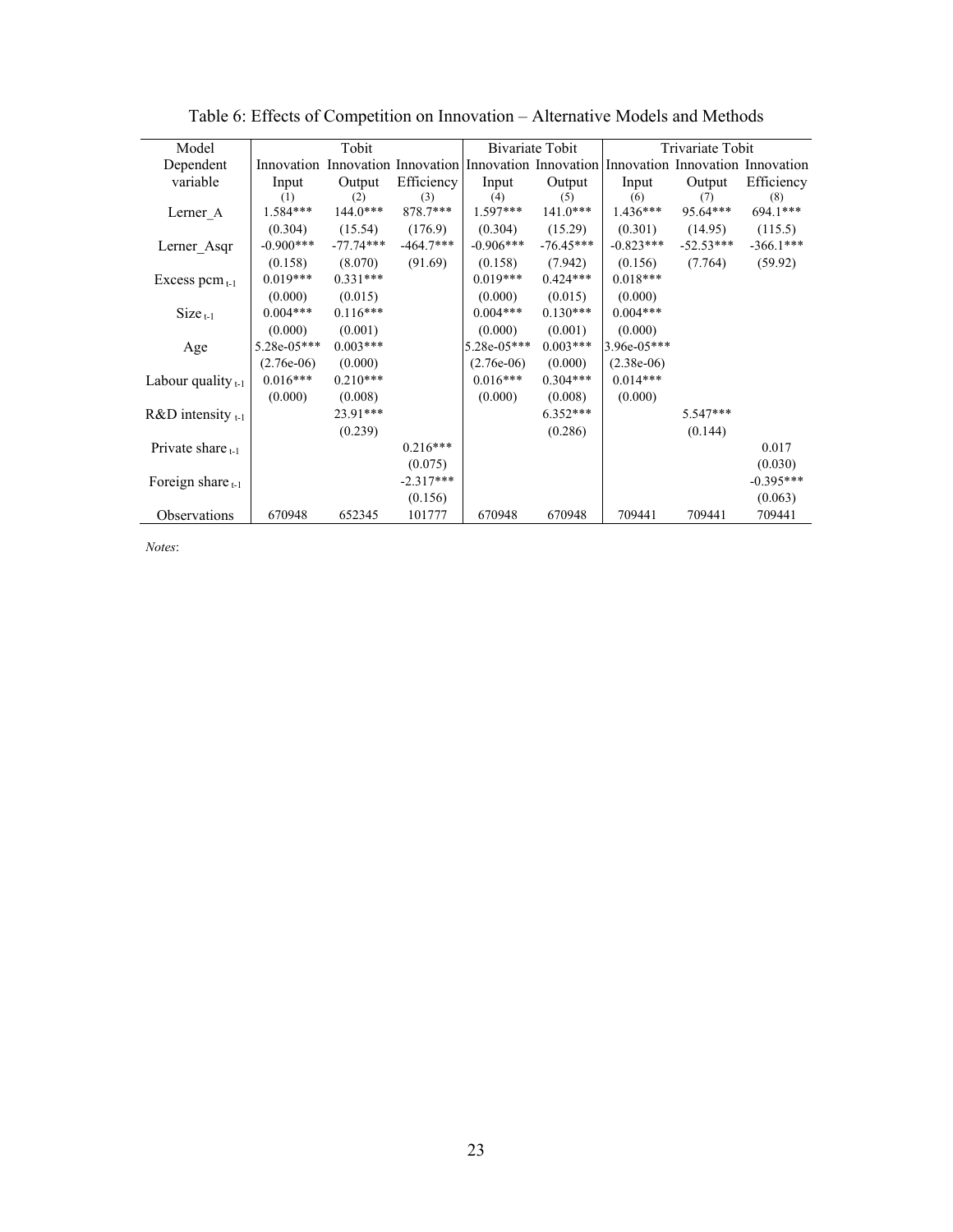|              |     | firm<br>number                         | Market<br>share | <b>CR</b> | HHI   | HK(1.5) | COV   | Gini       | <b>RMD</b> | Entropy<br>index | Mean log<br>$(\alpha = 0)$ | deviation Theil index | Half | Bloom &<br>VanReenen<br>2007 | Aghion et<br>al. (2005) | Gaspar & Massa<br>(2006) |      | Karuna (2007),<br>product<br>substitutability |
|--------------|-----|----------------------------------------|-----------------|-----------|-------|---------|-------|------------|------------|------------------|----------------------------|-----------------------|------|------------------------------|-------------------------|--------------------------|------|-----------------------------------------------|
|              |     |                                        |                 |           |       |         |       | employment |            |                  |                            |                       |      |                              |                         | pcm mean pcmw ex         |      | p2                                            |
|              |     | (1)                                    | (2)             | (3)       | (4)   | (5)     | (6)   | (7)        | (8)        | (9)              | (10)                       | (11)                  | (12) | (13)                         | (14)                    | (15)                     | (16) | (17)                                          |
| rm number    | (a) | 1.000                                  |                 |           |       |         |       |            |            |                  |                            |                       |      |                              |                         |                          |      |                                               |
| larket share |     | (b) $0.321***$                         | 1.000           |           |       |         |       |            |            |                  |                            |                       |      |                              |                         |                          |      |                                               |
| CR.          |     | $(c)$ 0.451*** 0.916***                |                 | 1.000     |       |         |       |            |            |                  |                            |                       |      |                              |                         |                          |      |                                               |
| HHI          |     | (d) $0.292***0.947***0.922***$         |                 |           | 1.000 |         |       |            |            |                  |                            |                       |      |                              |                         |                          |      |                                               |
| HK(1.5)      |     | (e) $0.518***0.923***0.980***0.922***$ |                 |           |       | 1.000   |       |            |            |                  |                            |                       |      |                              |                         |                          |      |                                               |
| COV          |     | $-0.066$                               | $-0.092$        | 0.087     | 0.101 | 0.034   | 1.000 |            |            |                  |                            |                       |      |                              |                         |                          |      |                                               |

firm number Market share CR

Table A1: Correlations between Competition Measures – Employment

| Gini                                                                      | (g) | $-0.002$      | 0.014     | 0.095    | $0.160**$                                          | 0.107 | $0.777***$               | 1.000.   |                                                                           |            |            |                       |          |            |            |            |          |       |
|---------------------------------------------------------------------------|-----|---------------|-----------|----------|----------------------------------------------------|-------|--------------------------|----------|---------------------------------------------------------------------------|------------|------------|-----------------------|----------|------------|------------|------------|----------|-------|
| <b>RMD</b>                                                                | (h) | 0.025         | 0.056     |          | $0.110$ $0.187***$ $0.147**$ $0.707***$ $0.982***$ |       |                          |          | 1.000                                                                     |            |            |                       |          |            |            |            |          |       |
| Entropy index $(\alpha=-1)$ (1)                                           |     |               |           |          |                                                    |       |                          |          | $1.0.129*$ 0.247*** 0.204*** 0.314*** 0.291*** 0.217*** 0.640*** 0.721*** | 1.000      |            |                       |          |            |            |            |          |       |
| Mean log deviation<br>$(\alpha = 0)$                                      |     | 0.073         |           |          |                                                    |       |                          |          | $0.144**$ 0.179** 0.270*** 0.236*** 0.604*** 0.917*** 0.963***            | $0.849***$ | 1.000      |                       |          |            |            |            |          |       |
| Theil index $(\alpha = 1)$ $(k)$                                          |     | $-0.012$      | $-0.019$  | 0.096    | $0.153**$                                          | 0.105 |                          |          | $0.889***0.946***0.939***0.564***$                                        |            | $0.889***$ | 1.000                 |          |            |            |            |          |       |
| Half $(\alpha = 2)$                                                       | (1) | $-0.039$      | $-0.077$  | 0.111    | $0.122*$                                           | 0.073 |                          |          | $0.979***0.716***0.662***0.207***$                                        |            | $0.588***$ | $0.871***$            | 1.000    |            |            |            |          |       |
| Bloom $&$<br>VanReenen 2007                                               | (m) | 0.033         | 0.098     | 0.059    | $0.131*$                                           | 0.077 |                          |          | $0.145**$ $0.170**$ $0.187***$                                            | $0.325***$ | $0.251***$ | $0.207$ ***           | $0.129*$ | 1.000      |            |            |          |       |
| Aghion <i>et al.</i> (2005) (n) $0.157**0.229***0.251***0.228***0.241***$ |     |               |           |          |                                                    |       | $-0.047$                 | $-0.078$ | $-0.069$                                                                  | $-0.172**$ | $-0.103$   | $-0.077$              | $-0.041$ | $-0.179**$ | 1.000      |            |          |       |
| Gaspar & Massa                                                            |     | (o) $-0.129*$ | $-0.123*$ | $-0.083$ | $-0.049$                                           |       | $-0.125*10.238***0.137*$ |          | 0.111                                                                     | 0.081      | 0.096      | $0.191***$ 0.189***   |          | $0.597***$ | $0.182**$  | 1.000      |          |       |
| (2006)                                                                    |     | $(p)$ -0.128* | $-0.126*$ | $-0.088$ | $-0.056$                                           |       | $-0.131*0.237***0.140**$ |          | 0.113                                                                     | 0.077      | 0.093      | $0.190***$ 0.186***   |          | $0.605***$ | $0.274***$ | $0.995***$ | 1.000    |       |
| Karuna (2007).                                                            |     |               |           |          |                                                    |       |                          |          |                                                                           |            |            |                       |          |            |            |            |          |       |
| product<br>substitutability                                               | (q) | 0.040         | $-0.022$  | 0.023    | 0.028                                              | 0.049 |                          |          | $0.288***0.158**0.158**$                                                  | 0.068      | $0.157**$  | $0.242***$ $0.330***$ |          | $-0.014$   | 0.015      | $-0.045$   | $-0.054$ | 1.000 |

\**Notes*: In column (2) to (12) we use firms' number of employees to calculate measures of market concentration and inequality. ∗, ∗∗, and ∗∗∗ indicate significance at the 10%, 5%, and 1% level respectively.